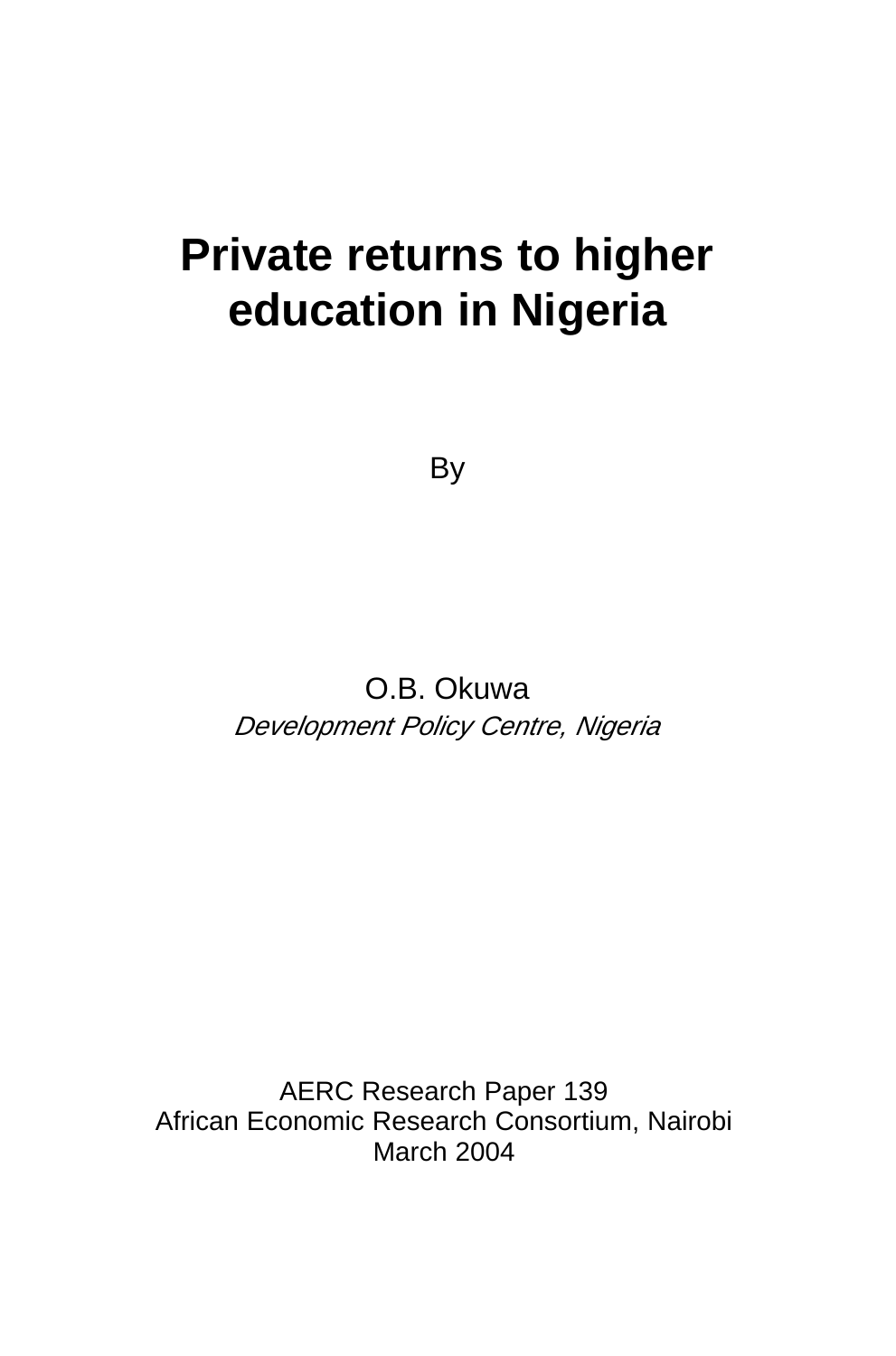© 2004, African Economic Research Consortium.

Published by: The African Economic Research Consortium P.O. Box 62882-00200 Nairobi, Kenya

Printed by: The Regal Press Kenya, Ltd. P.O. Box 46116-00100 Nairobi, Kenya

ISBN 9966-944-33-8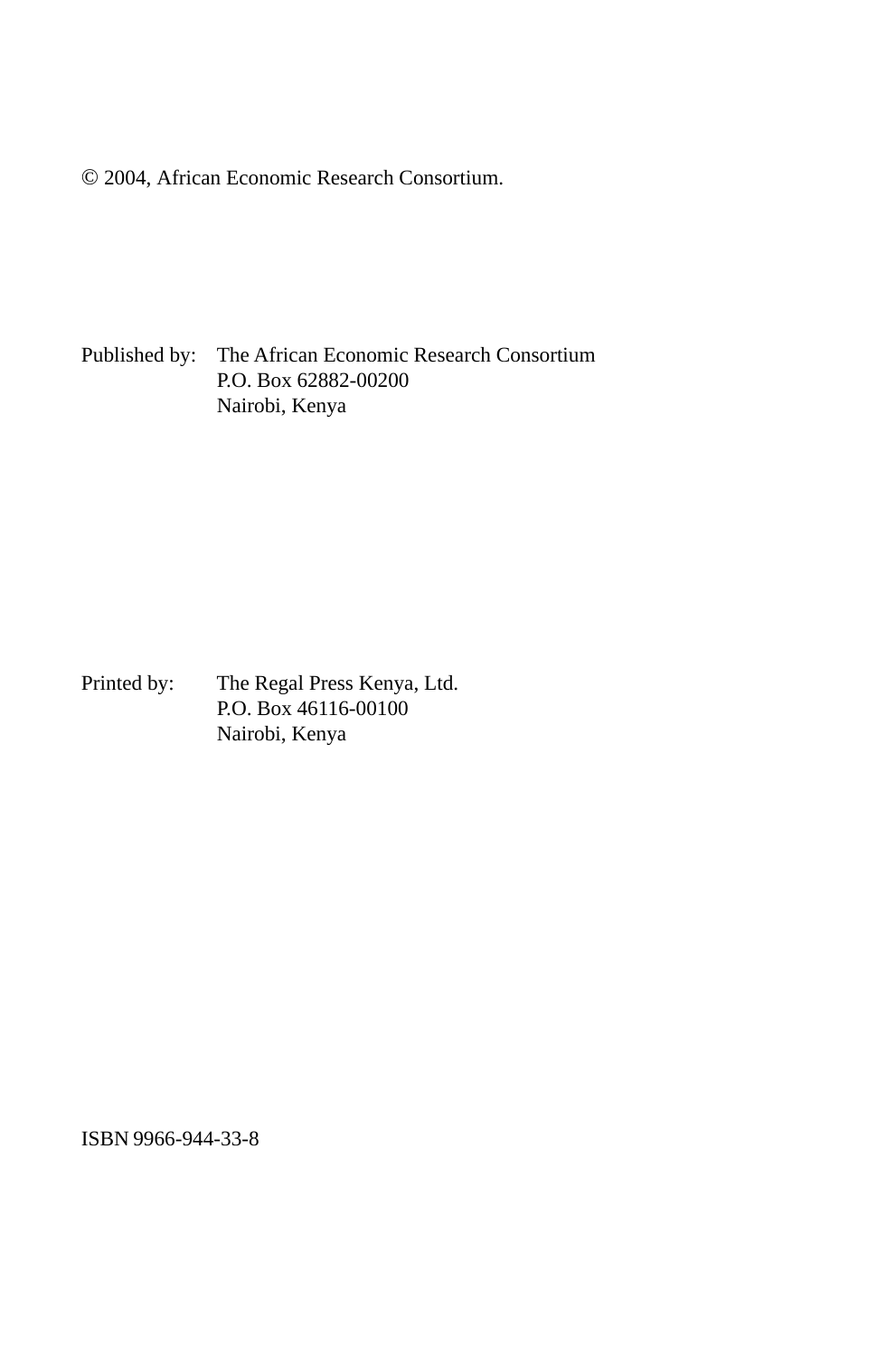# **Contents**

|          | List of tables          |    |
|----------|-------------------------|----|
|          | List of figures         |    |
|          | Acknowledgements        |    |
| Abstract |                         |    |
| 1.       | Introduction            | 1  |
| 2.       | Background of the study | 2  |
| 3.       | Literature review       | 9  |
| 4.       | The model               | 15 |
| 5.       | Empirical analysis      | 19 |
| 6.       | Summary                 | 26 |
|          | References              | 29 |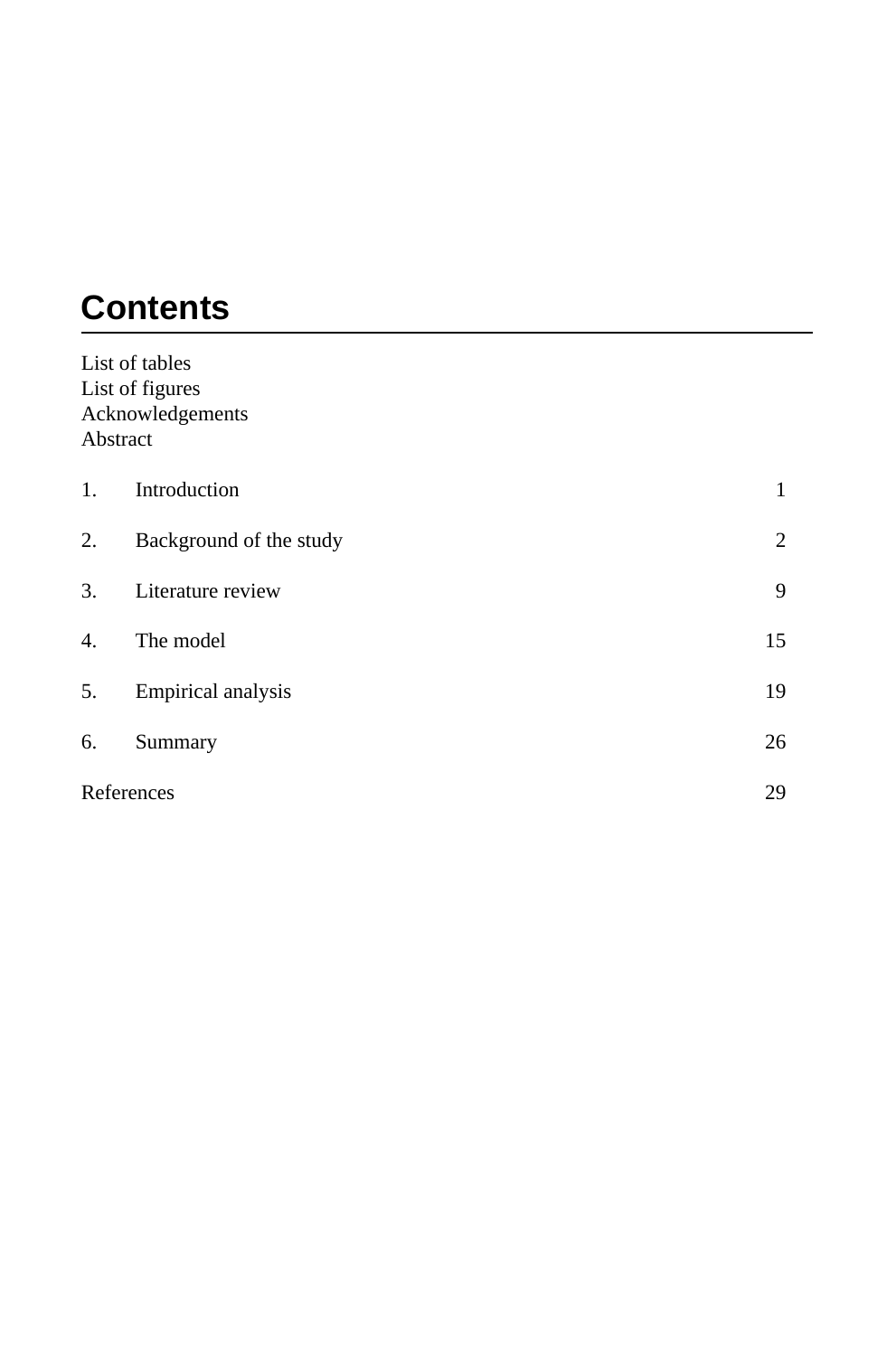# **List of tables**

| 1:  | Distribution of student enrolment and number of schools             |    |
|-----|---------------------------------------------------------------------|----|
|     | by type of education institutions and academic                      |    |
|     | Year 1983/84 - 1994/95                                              | 6  |
| 2:  | Distribution of graduate turn-out and number of schools             |    |
|     | by type of educational institution and academic                     |    |
|     | Year $(1983/84 - 1994/95)$                                          | 6  |
| 3:  | Characteristics of employed graduates of education institutions     | 7  |
| 4:  | Mean monthly earnings by educational level by sex and sector (1995) | 19 |
| 5:  | Monthly earnings differentials associated with schooling            | 20 |
| 6:  | Means earnings by experience group, sex and sector                  | 21 |
| 7:  | Private rate of returns to schooling (all workers)                  | 22 |
| 8:  | Coefficient on education dummies (Public Sector Workers)            | 23 |
| 9:  | Coefficient on education dummies (Private Sector Workers)           | 23 |
| 10: | Private rate of return to an additional year of education (%)       | 24 |

# **List of figures**

| 1: | Possible channels to higher education  |  |
|----|----------------------------------------|--|
| 2: | Alternative routes to higher education |  |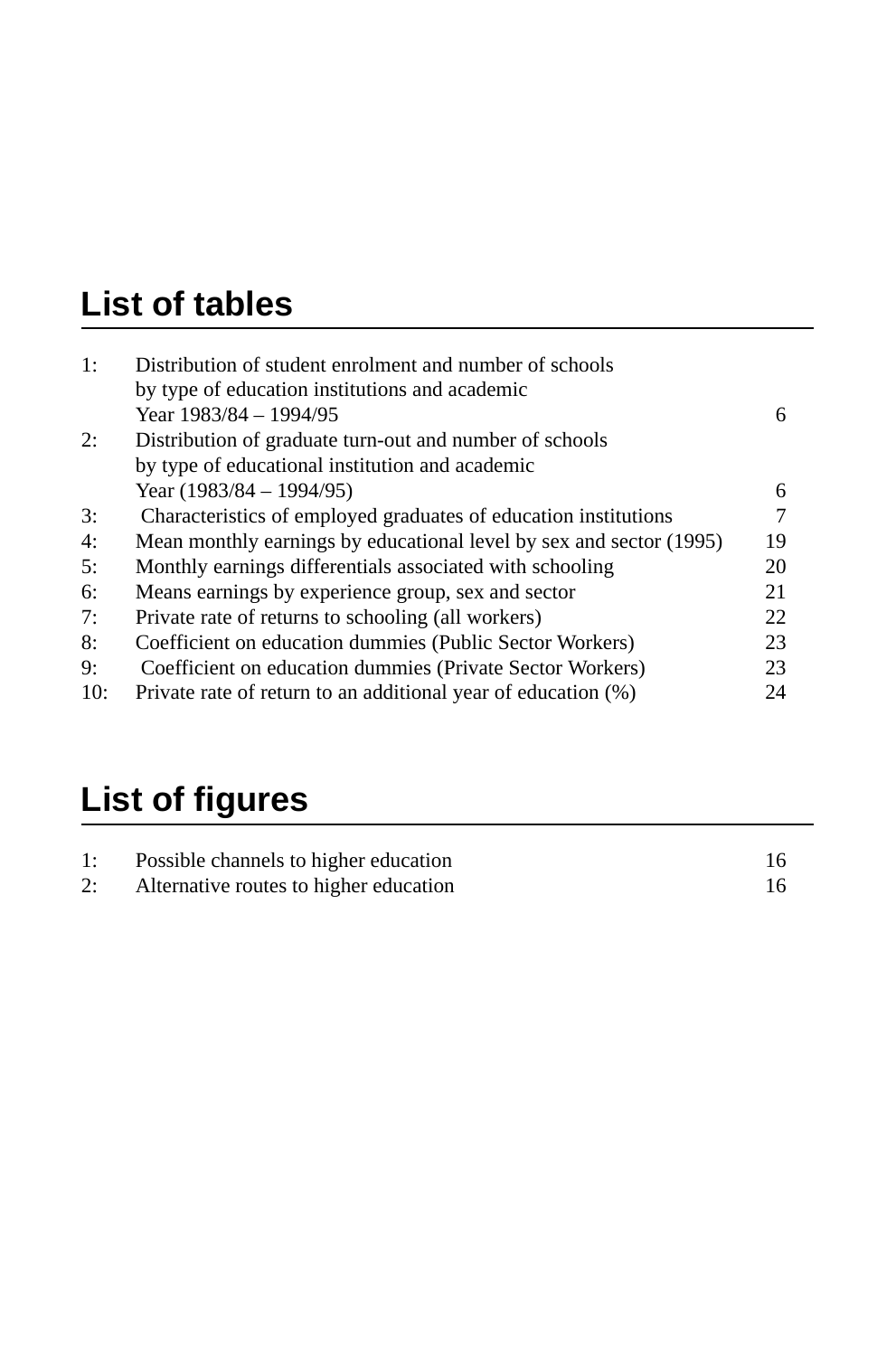# **Acknowledgements**

I am highly indebted to the African Economic Research Consortium (AERC) for providing funds, materials and technical assistance through the useful suggestions and comments of Groups A and B resource persons: Prof. A.A. Ali, Prof. David Sahn, Prof. Germano Mwabu, Dr. Dominique Njinkeu, Dr. Mohsin Khan, Dr. Shanta Devarajan, Prof. Steve O'Connell and Dr. Nadeem Ul Haque. I wish to thank the research fellows in the same group for their contribution to the improvement of this paper. Finally, I am grateful to Mr. Meshack Aziakpono and Mr. Dele Akinpelu for their contributions. However, I take full responsibility for the contents of the paper.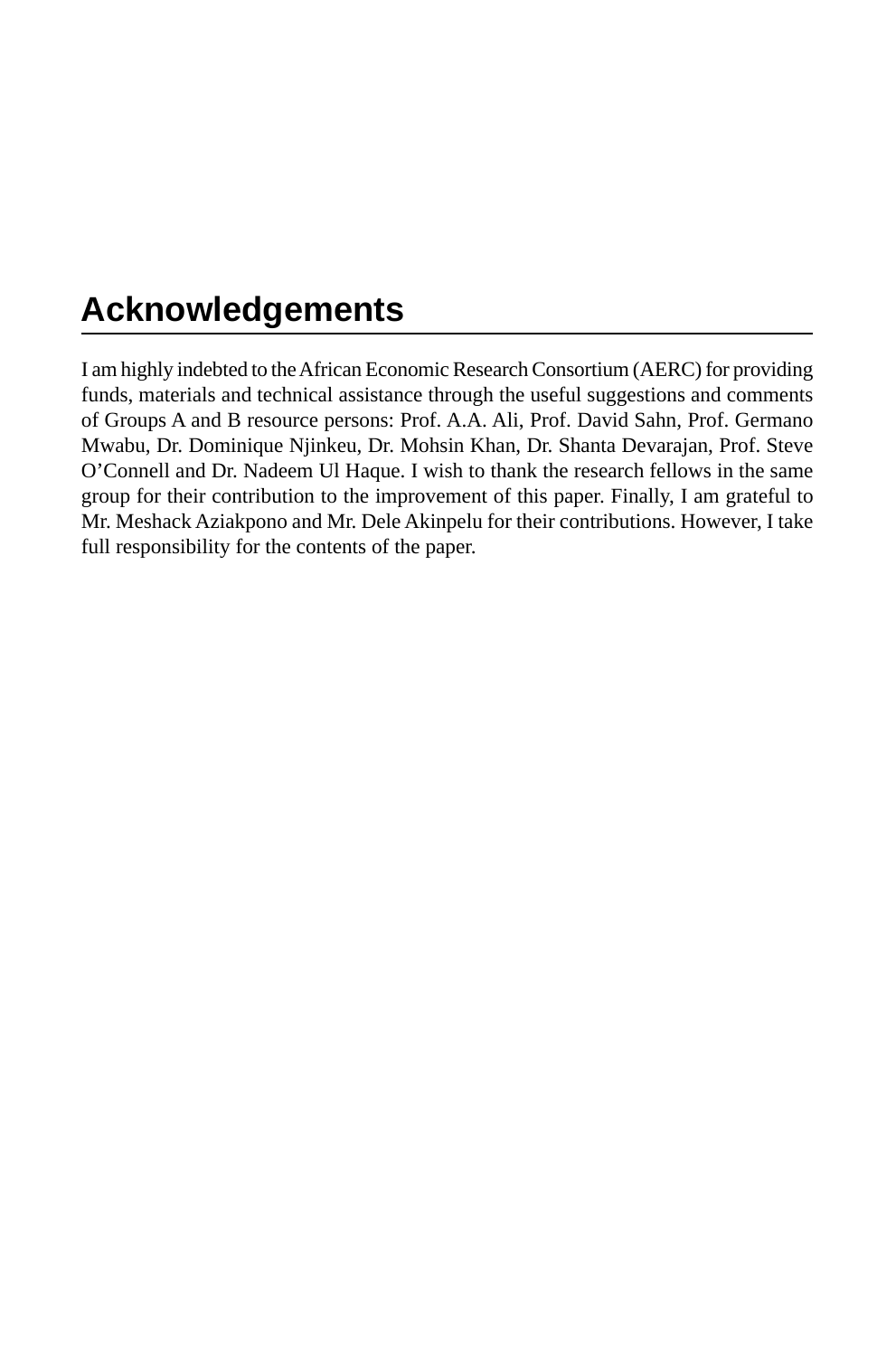## **Abstract**

The idea of education as a capital good is rooted in the concept of "human capital", which attaches a high premium to human skills as a factor of production in the development process. Education is known to be an important determinant of earnings in market economies. The higher an individual's educational attainment, the higher that individual's expected starting salary and the steeper the rise in earning capacity over time, especially during the early working years. This study investigates the variation in the rate of return to different levels of education.

The study endeavours to determine the relationship between years of schooling and earnings (rate of return) in Nigeria. The effect of the amount of time in the labour force on earnings is also examined and an attempt made to highlight and calculate the private rates of return to graduates of higher educational institutions according to sectors of the economy and sex of the graduate.

The descriptive statistics and ordinary least squares (OLS) estimation results reveal that the mean monthly earnings of workers increase with more years of schooling. The private rate of returns is low for graduates of colleges of education. It is higher for polytechnic graduates and higher still for university graduates. Furthermore, the mean earnings increase with higher years of labour market experience.

Thus, the higher the level of education, the higher the rate of return to the individual. Efforts should be made to improve the quality and investment in this level of education by encouraging private individuals to invest in and pay for higher education.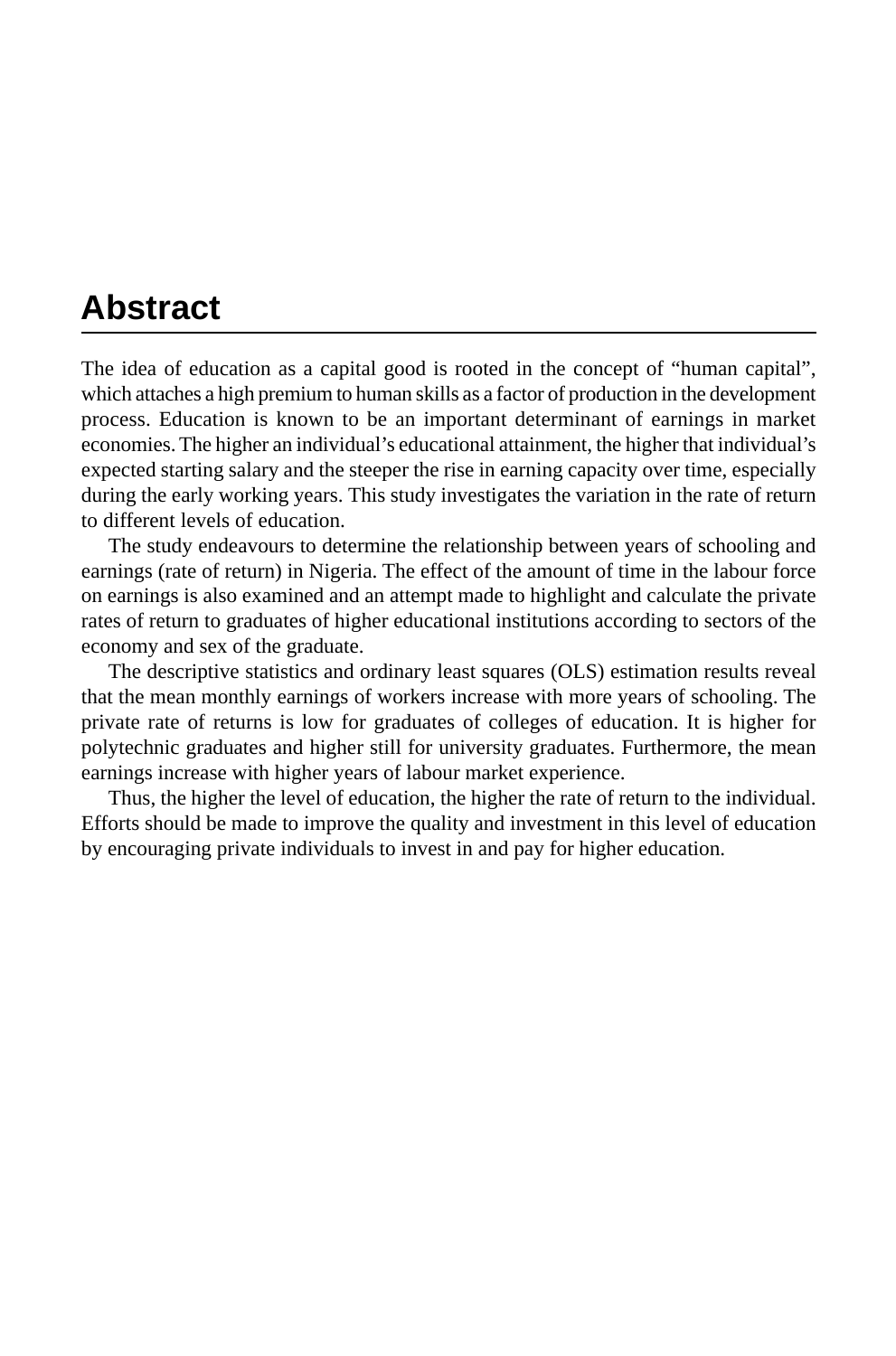## **1. Introduction**

major controversy among analysts and policy makers concerns the objectives<br>of educational development. Some have suggested that education should be<br>provided for its own sake, as a means of enriching individuals' knowledge of educational development. Some have suggested that education should be provided for its own sake, as a means of enriching individuals' knowledge and developing their full personality. This concept of education has continually influenced policies in some advanced countries of the world. Others hold that education should seek to prepare people to perform functions that are essential for the transformation of their environment. The two points of view can be considered in terms of regarding education as a consumer good or as a capital good. Nigeria should, in its present stage of development, regard education as both (Second National Development Plan, Federal Government of Nigeria, 1970–1974).

The notion of education as a capital good is rooted in the concept of "human capital", which attaches a high premium to human skills as a factor of production in the development process. A corollary of this is that human skill or productivity is just as important an input in the process of development as finance, natural wealth and physical plant. Because education plays a most important role in the creation and improvement of human capital, its relevance and importance to economic growth and development are now very well recognized in development planning. Experiences of developing countries during the past decades have indicated that shortage of talents and skills needed for development can decisively retard economic progress (World Bank, 1995).

Therefore, a country like Nigeria cannot afford to leave education to the whims and caprices of individual choice. Since available resources for development are highly limited, public policies in the field of education must take full account of the needs of the country in terms of the development of manpower and skills.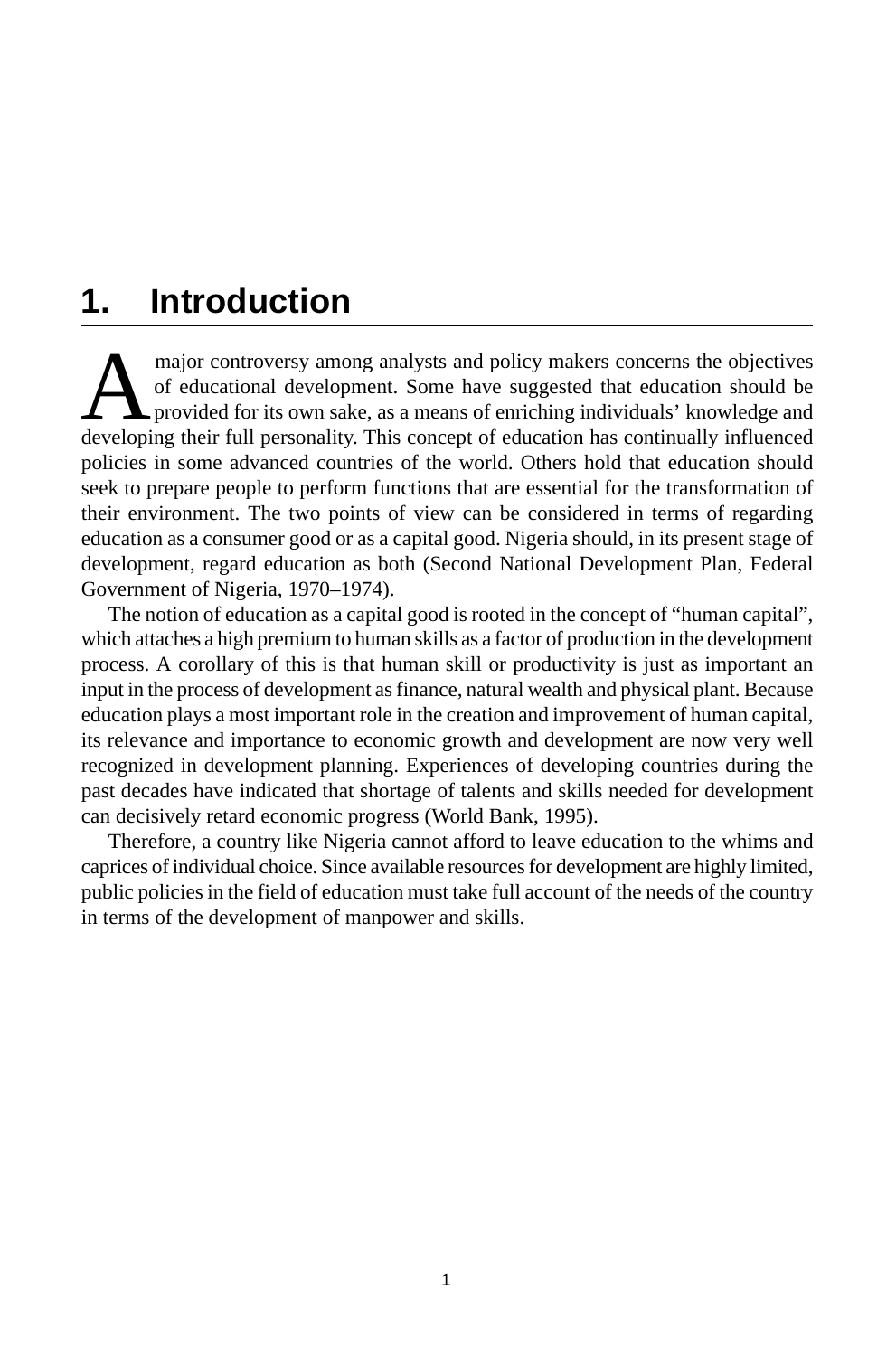## **2. Background of the study**

In Nigeria, the decline in the quality of education at all levels has become a fact of national life. Indeed, the most significant event in the sector in the recent past has been the continuing crisis that besets the educa n Nigeria, the decline in the quality of education at all levels has become a fact of national life. Indeed, the most significant event in the sector in the recent past has been the continuing crisis that besets the educational system. This crisis is rooted in and other infrastructural facilities, the welfare of those engaged in the teaching profession and the ever increasing cost of education. This has culminated in student strikes and industrial actions by teachers at all levels of the educational system. As observed in the Third National Development Plan, at the primary level the shared responsibility of states and local governments in managing the schools leaves neither of the tiers of government responsible for the upkeep of the system. The result is that infrastructural facilities are not maintained and teachers' salaries are not paid for months. The same is applicable at the secondary level even though state governments have the sole responsibility for that tier of the educational system. At the tertiary level, the facilities are also rapidly deteriorating.

Several attempts have been made by government to reverse the deteriorating trend in the educational system. For example, in November 1990, the federal government constituted the Longe Commission on the Review of Higher Education in Nigeria with a view to redressing the situation. The recommendations of the Commission were largely left unimplemented by 1993, which gave rise to an industrial action declared by the Academic Staff Union of Universities (ASUU) that lasted for over five months. Since then, industrial actions by ASUU and Nigerian Union of Teachers have become a yearly event. This has disrupted the academic programme at virtually all levels.

### Statement of the problem

Given the rising cost of education, government took steps to improve the availability<br>of resources to prosecute its education programme by enacting Education Tax Decree 7 of 1993. The decree provided for 2% of the accessible profit of a company registered in Nigeria to be collected by the Federal Board of Inland Revenue and paid into a fund known as the Education Fund. The fund, which was to be managed by the Education Tax Board of Trustees, was to be disbursed to federal, state and local government education institutions, principally for work centres, staff development, conference attendance, library systems at different levels of education, research equipment procurement, maintenance and purchase of higher education books.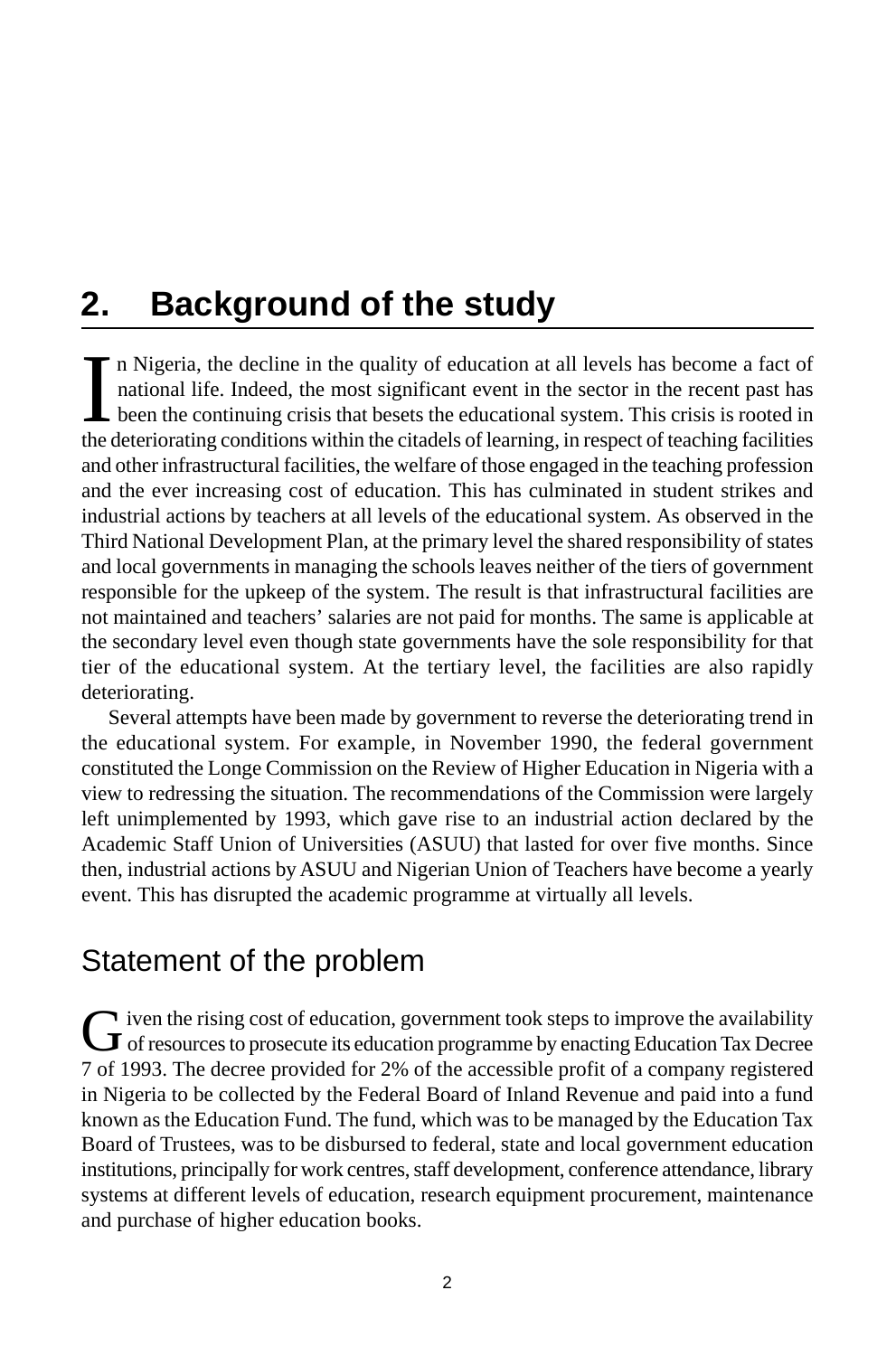Owing to the failure of the state and local governments to fund primary education appropriately, the federal government moved to take over the affairs of that tier of the system. Another major development in funding education in recent years was the establishment of the Education Bank. The bank is to take over the responsibilities of the defunct Student Loans Board in assisting Nigerians who might have limited access to education.

Despite these efforts by the governments, the crisis in the Nigerian educational system, particularly the tertiary level – universities, polytechnics and colleges of education – and their fundamental causes, that is, the gross under funding of the institutions, poor conditions of service of the academic staff among other issues, has continued unabated. It is clear that tremendous resources, both human and material, are required to redress the situation. Considering the enormous cost of running education in this country, it is generally advocated among policy makers that education funding should be the joint responsibility of the government, the private sector and the beneficiaries. The argument that beneficiaries of education, especially higher education, be made to pay at least a portion of the cost of educating themselves is anchored in the principle of moderate privatization or partial cost recovery or some kind of selective pricing. According to Jimenez and Tan (1991), this policy recommendation centres on the belief that returns (private) to individuals of education increase the higher the level of educational attainment (Psacharopolous, 1994).

There is an enormous literature devoted to estimating rates of return to schooling and on-the-job training, but there are few empirical studies from sub-Saharan Africa, and none from Nigeria, so far as the author is aware. This study helps to fill this vacuum by using data generated from a recent labour market survey by National Manpower Board in collaboration with the National Population Commission in 1995.

### Objectives of the study

The study is basically designed to evaluate the nature of returns to higher education  $\frac{1}{n}$ 

Nigeria with a view to accounting for the variation in the rate of returns to different levels of education. Specifically, the study has the following objectives:

- Determine the relationship between years of schooling and earnings (rate of return).
- Assess the effect of the amount of time in the labour force (experience) on earnings.
- Highlight and calculate the private rates of return to graduates of higher educational institutions according to sectors of the economy and sexes.
- Offer policy recommendations that will help to enhance the development of education in Nigeria.

### Research questions and hypothesis

In an attempt to achieve the stated objectives, the study addresses four basic questions:

• Do more years of schooling increase the earnings of an individual?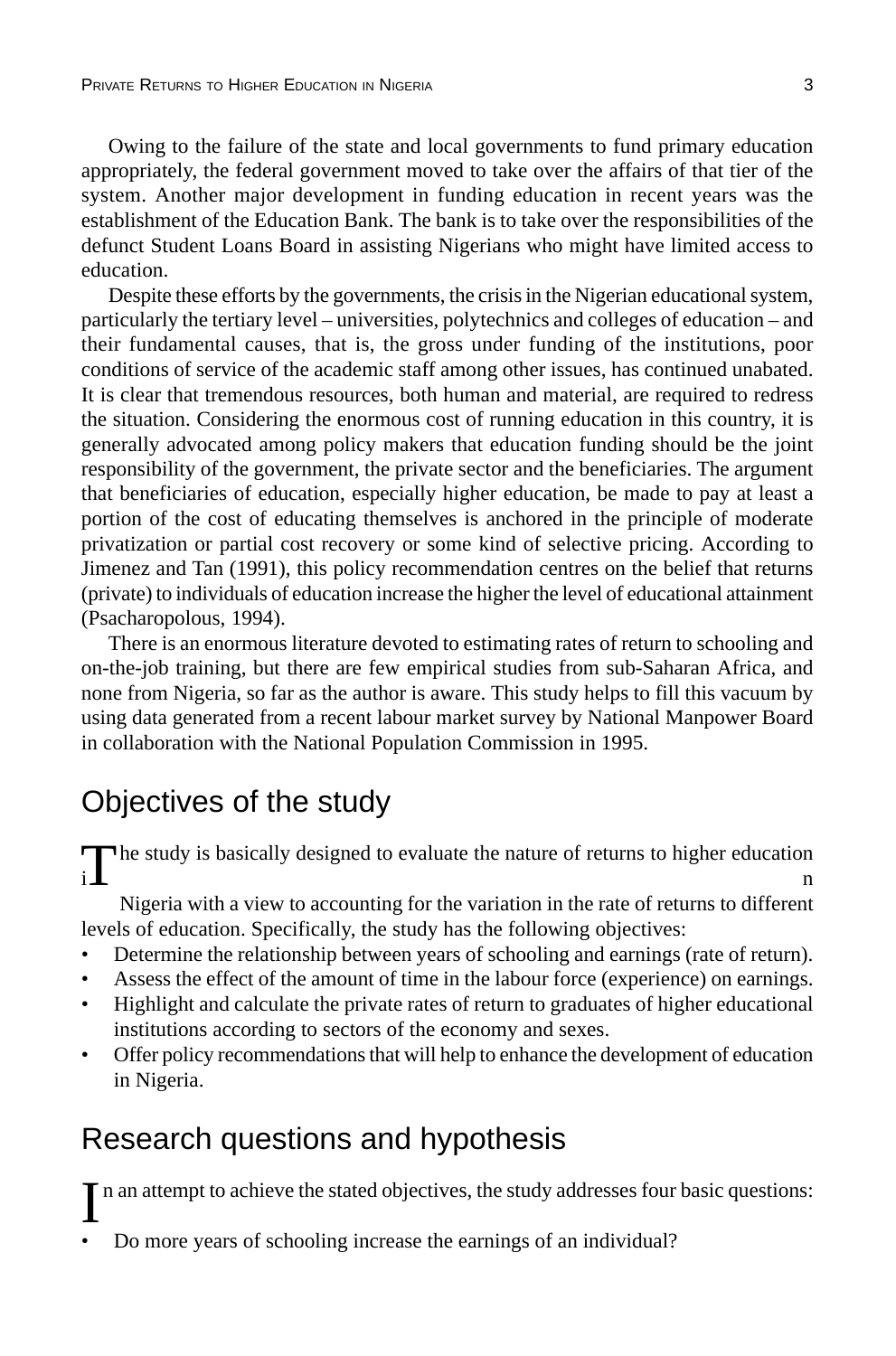- Do the individual's sex and the sector of work affect earnings?
- What impact does work experience have on an individual's earning?
- What policies emanating from the findings can help improve the development of education in Nigeria?

Our hypotheses are:

- That there is a positive relationship between the wages of an individual, the years of schooling and the individual's working experience.
- That earnings vary across sectors and between sexes in Nigeria.
- That as bad as the education system is at present, it can be improved substantially over a relatively short time if the enabling policies are put in place.

### Justification for the study

spite the importance of and need for education, many low-income countries (African) still give it less attention and lack appropriate policies to promote educational expansion. Policies are often adopted without due consideration for the particular nature of the developing countries. And because of the declining economic output in the African continent, coupled with economic and political instability, most educational institutions have been subjected to serious under-funding. In view of the prevalent situation, from which Nigeria is not excluded, there is an urgent need for well articulated and well informed policies to be put in place to address the problems of educational underdevelopment. It is in this direction that this study is conceived and carried out.

### Profile of higher education in Nigeria

Formal education in Nigeria started as a private sector affair and extended to the works of the missionaries in the colonial era. The government took interest in education quite early and in 1872 the Lagos administration gave a grant to the missionary societies to provide education in the colony of Lagos.

Higher education has been a fast growing segment of the Nigerian educational system during the last decade. Its development dates back to the decision reached at the Asquith and Elliot Commission of 1943. The development of higher education is correlated with economic development, however. The term "higher education" encompasses various forms of educational institutions beyond the secondary school level. These include the conventional universities, which offer courses in both the sciences and humanities, and special universities for sciences, agriculture or engineering. It also includes polytechnics, which provide advanced vocational training, professional schools such as management or public administration schools, and the colleges of education, which train professional teachers.

There has been a rapid expansion in post secondary education facilities in the country over the 37 years since independence. The number of universities has risen from 1 to 37,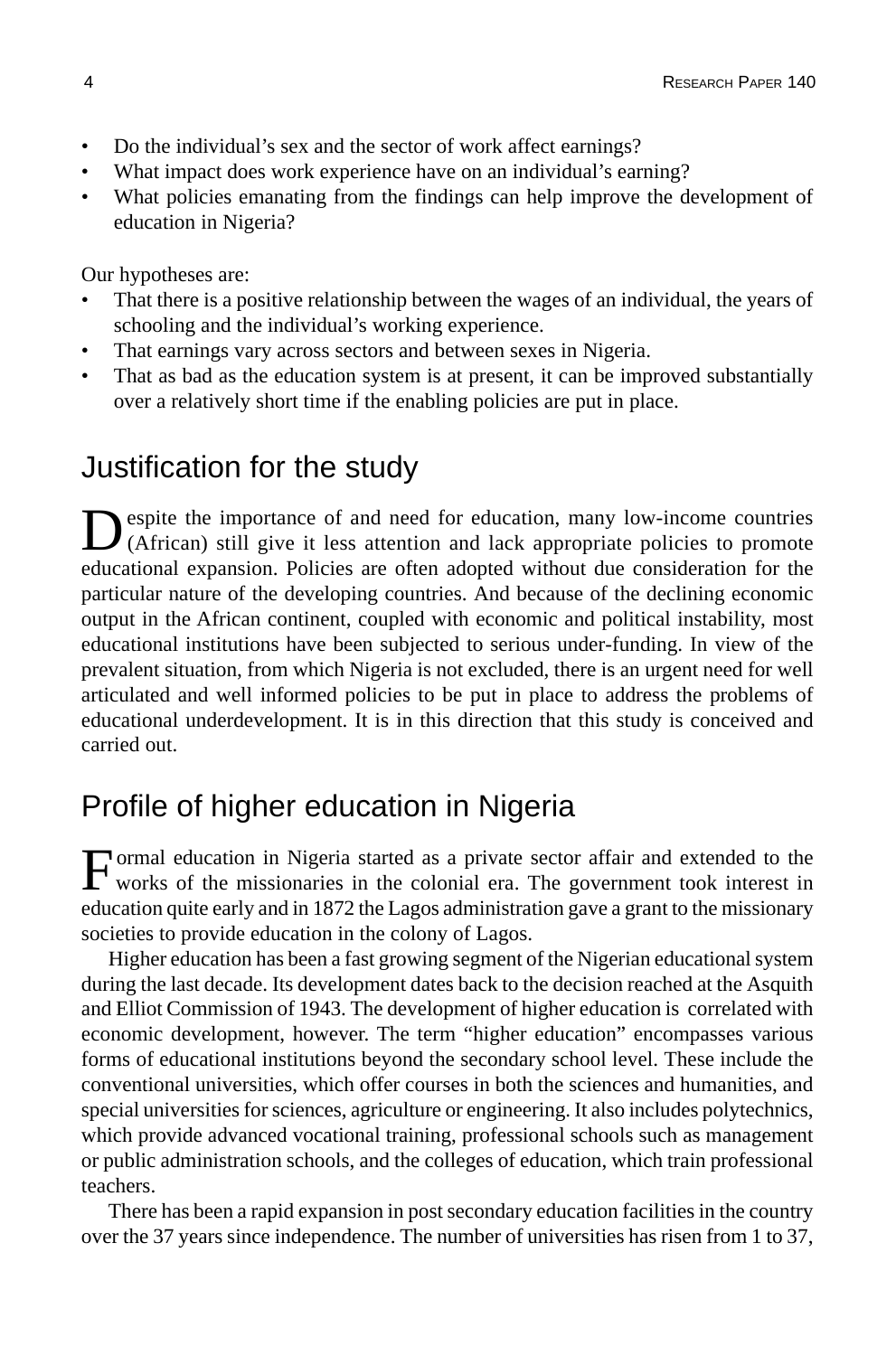of which 21 are controlled by the federal government while 9 are state owned.Out of the 21 federal universities, 5 are universities of technology and 2 are universities of agriculture.

As at the 1989/90 academic session, student enrolments in the universities stood at 172,911; by 1994/95 this had increased to 261,780, compared with 3,800 in the 1962/63 session. Similar expansion has taken place in the polytechnics and colleges of education.

The number of polytechnics grew from 3 to 36 between 1960 and 1995, while colleges of education, which started as Federal Advanced Teachers Colleges, grew from 30 to 61 within the 15-year period from 1980 to 1995.

Student enrolment in the polytechnics stood at 75,468 at the 1989/90 academic session and increased to 140,953 by the 1994/95 academic session. For the same periods, 1989/ 90 and 1994/95, the enrolments in colleges of education were 72,525 and 108,373, respectively. Table 1 shows the distribution of student enrolments by type of educational institution.

Ten years after independence, the universities turned out a total of 2,623 graduates, a figure that rose to 38,367 in the 1988/90 academic session. It increased further to 48,219 by the end of the 1994/95 academic session. The expansion in graduate turnout in the polytechnics was not as rapid as that of universities; by the end of the 1989/90 academic session it was 28,656, which increased to 43,965 by the end of the 1994/95 academic session. Table 2 shows the distribution of graduate turnout and number of schools by type of educational institution. Universities take the lead followed by polytechnics and colleges of education.

The desire of people to obtain a degree from any of these three types of higher institutions could be social, economic or political. The earnings of individuals (or private returns) that accrue to education are part of the reasons for attaining this higher level of education. The extent or degree of association between returns and educational attainment will become apparent later in this paper.

The data for this study are drawn from a Nigerian labour market survey by the National Manpower Board in collaboration with the National Population Commission in October 1995, which represents the most recent and comprehensive data on labour market characteristics. The survey covered only Lagos state, but included a randomly selected 302 of the 12,145 enumeration areas (EAs) in the state. The EAs were produced from the 1991 National Population Census and included 24,737 households. The sample yielded 3,187 households and 14,192 respondents.

Though the coverage is relatively small, it represents the best that could be obtained at present. Respondents from all sectors of the economy – public and private, manufacturing and non manufacturing are represented. The survey yielded information on earnings, age, sex, marital status, highest educational qualifications, specialized education, employment experiences and other personal characteristics. Given the focus of this study (analysing private returns to higher education in Nigeria), only relevant data were extracted from the data set.

As a first step, we provide the characteristics of respondents that have all the required information in Table 3. Of the 2,053 employed respondents, 1,078 respondents were graduates of higher institutions, while 975 respondents were graduates of lower levels of education. The set of the sample that graduated from higher education institutions yielded a sex ratio of 368 males to 171 females as shown in Table 3a.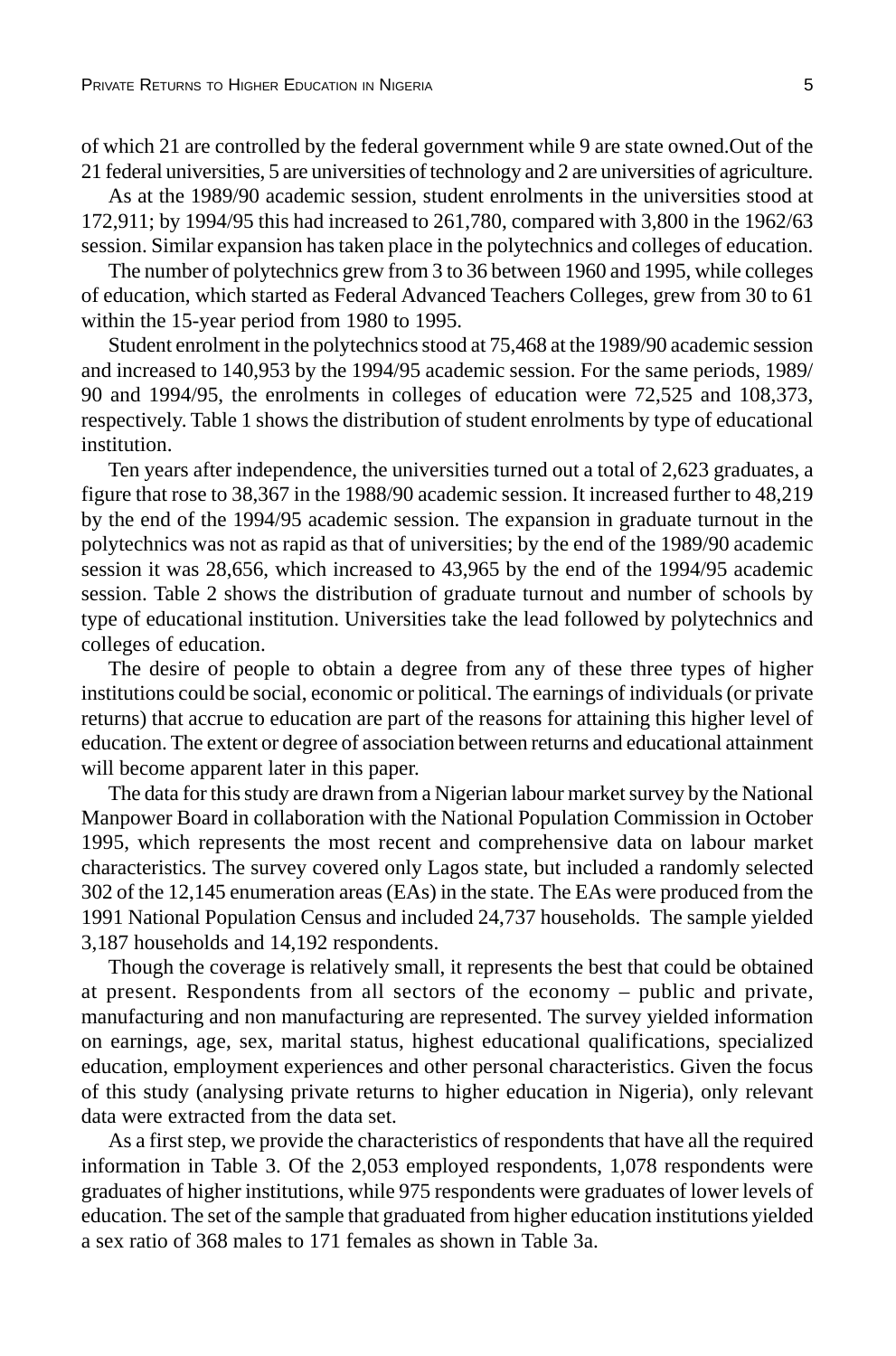| Table 1: Distribution of student enrolment and number of schools by type of educational institutions and academic year 1983/84 – 1994/95                                            |         |             |                   |               |               |               |         |             |         |          |         |          |
|-------------------------------------------------------------------------------------------------------------------------------------------------------------------------------------|---------|-------------|-------------------|---------------|---------------|---------------|---------|-------------|---------|----------|---------|----------|
| Institution<br>Year/                                                                                                                                                                | 1983/84 | 85<br>1984, | 1985/86           | 1986/87       | 1987/88       | 1988/89       | 1989/90 | 1990/91     | 1991/92 | 1992/93  | 1993/94 | 1994/95  |
| No. schools<br>University                                                                                                                                                           | 24      | Z           | $^{28}$           | $^{28}$       | 8             | 80            | 32      | 32          | 34      | 35       | 57      | 57       |
| Enrolment                                                                                                                                                                           | 108,753 | 123,743     | 133,626           | 148.720       | 158,757       | 164.004       | 172,911 | 195.759     | 222,974 | 233.7467 | 246,265 | 261,780  |
| No. schools<br>Polytechnic                                                                                                                                                          | 27      | 27          | 27                | 27            | $_{\rm 28}$   | $^{28}$       | $^{28}$ | 57          | 32      | 34       | 36      | 36       |
| Enrolment                                                                                                                                                                           | 61,200  | 62,787      | 64,933            | 65,905        | 68,675        | 72,134        | 75,468  | 106,926     | 111,806 | 121,527  | 131,978 | 140,953  |
| College of Education<br>No. schools                                                                                                                                                 |         | 4           | 42                | $\frac{4}{4}$ | $\frac{8}{3}$ | 50            | 5       | 54          | 67      | 6        | 61      | 61       |
| Enrolment                                                                                                                                                                           | 51,020  | 57,443      | 57,481            | 64,818        | 41,890        | 67,757        | 72,525  | .574<br>85, | 92,393  | 97,836   | 103,706 | 08,373   |
| Table 2: Distribution of graduate turn-out and number of schools by type of educational institution and academic year (1983/84 - 1994/95)<br>Source: National Productivity Centre P |         |             | ublication, 1994. |               |               |               |         |             |         |          |         |          |
| Institution<br>Year/                                                                                                                                                                | 1983/84 | 185<br>1984 | 1985/86           | 1986/87       | 1987/88       | 1988/89       | 1989/90 | 990/91      | 1991/92 | 1992/93  | 1993/94 | 1994/95  |
| Universities<br>No. schools                                                                                                                                                         | 24      | Z           | $^{28}$           | $\frac{8}{2}$ | 30            | 30            | 32      | 32          | 34      | 35       | 22      | 57       |
| Turnout                                                                                                                                                                             | 25,822  | 27,500      | 30,489            | 31,864        | 37,286        | 38,367        | 40,094  | 41,497      | 42,908  | 44,624   | 46,454  | 48,219   |
| Polytechnics<br>No. schools                                                                                                                                                         | 27      | 22          | 27                | 27            | 28            | $\frac{8}{2}$ | 28      | <u>ম</u>    | 32      | 34       | 36      | 36       |
| Turnout                                                                                                                                                                             | 11,868  | 20,946      | 25,959            | 22,426        | 25,578        | 27,450        | 28,656  | 31,321      | 34,284  | 37,418   | 40,989  | 43,905   |
| Colleges of education<br>No. schools                                                                                                                                                | 41      | 4           | 42                | 4             | $\frac{8}{4}$ | 50            | 51      | 54          | 6       | 6        | 61      | <u>৯</u> |
| Turnout                                                                                                                                                                             | 13,432  | 16,432      | 18,255            | 19,049        | 19,803        | 20,374        | 21,095  | 21,757      | 22,440  | 23,114   | 23,870  | 25,684   |

6

Source: National Productivity Centre Publication, 1994. Source: National Productivity Centre Publication, 1994.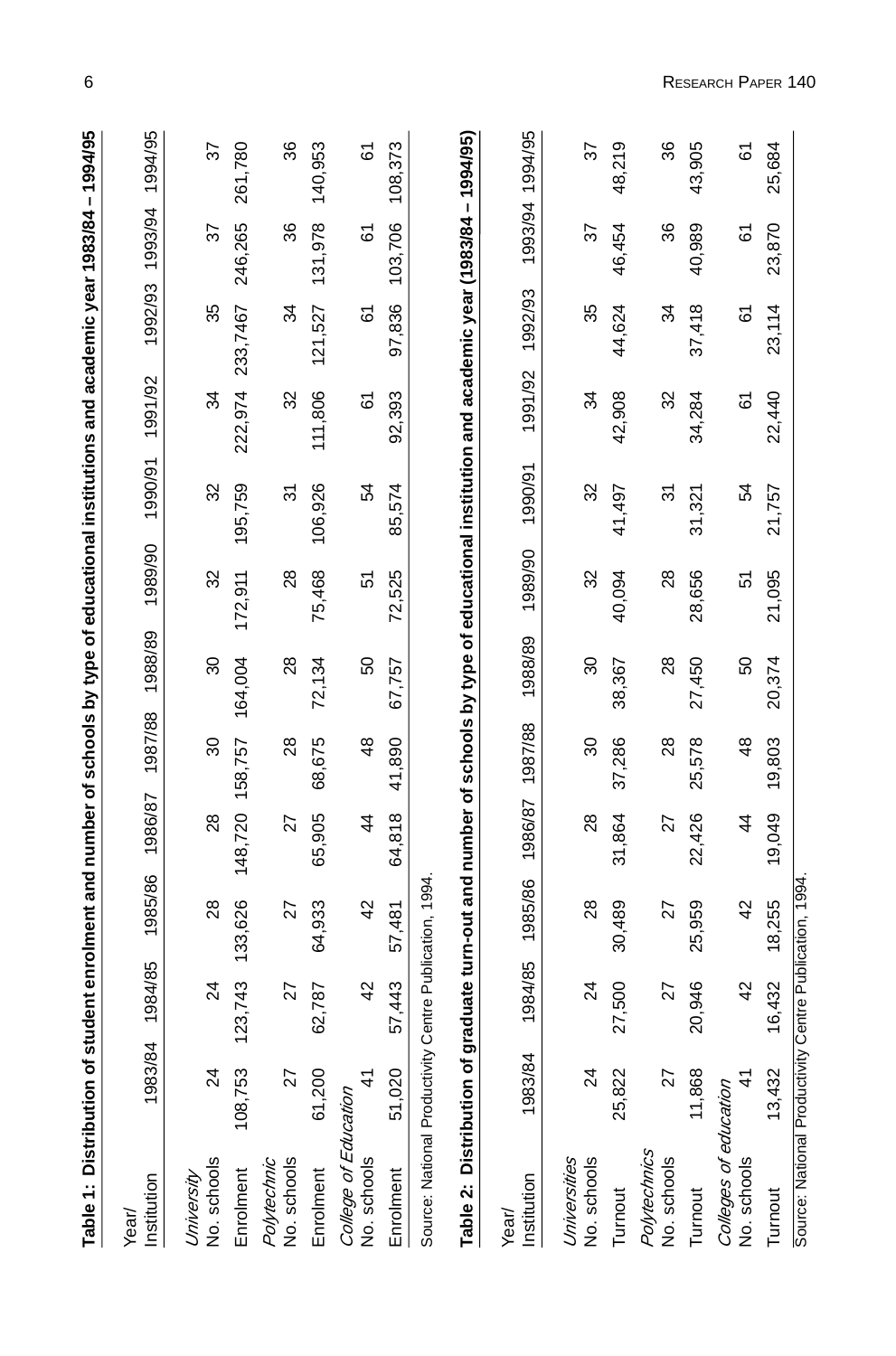Males accounted for 68.3% and females 31.7% of the total sampled population. The educational qualifications of the sampled population were of the order of 20.3%, 28.5% and 51.2% for colleges of education, polytechnics and university education. The majority of the graduates were employed in the public sector (44.5%), followed by the private sector (31.1%), while the self-employed were fewest at 24.4% of the sampled population.

At the lower educational level, the sample yielded a sex ratio of 67.3 male to 32.7 female. A majority of the lower education graduates are employed in the private sector (57.3%), while the public and self-employed sectors recorded 42.7% and 18.5%, respectively.

| a) Graduates of higher education institutions |       |                 |                    |
|-----------------------------------------------|-------|-----------------|--------------------|
| Variable                                      | Means | Proportions (%) | Standard deviation |
| Age (years)                                   |       | 37.8            | 9.46               |
| Earnings (N)                                  |       | 6982.7 (\$87.3) | 950.67             |
| Work experience                               |       | 17.32           | 9.46               |
| Male                                          | 68.3  |                 | ۰                  |
| Female                                        | 31.7  |                 |                    |
| Public                                        | 44.5  |                 |                    |
| Private                                       | 31.1  |                 |                    |
| Self-employed                                 | 24.4  |                 |                    |
| <b>NCE</b>                                    | 20.3  |                 | -                  |
| Polytechnic                                   | 28.5  |                 |                    |
| University                                    | 51.2  |                 |                    |
| No. respondents                               | 1078  |                 |                    |

#### **Table 3: Characteristics of employed graduates of education institutions**

Note:  $$1 = N80$ 

Source: Computed by author, based on the Nigerian Labour Market Survey by National Manpower Board in 1995.

#### **b) Graduates of lower education**

| Variable        | Means | Proportions (%)  | Standard deviation |
|-----------------|-------|------------------|--------------------|
| Age (years)     |       | 34/26            | 10.17              |
| Earnings $(H)$  |       | 3017.21 (\$38.1) | 4565.85            |
| Work experience |       | 24.47            | 10.73              |
| Male            | 67.3  |                  |                    |
| Female          | 32.7  |                  |                    |
| Public          | 42.7  |                  |                    |
| Private         | 18.5  |                  |                    |
| Self-employed   | 23.6  |                  |                    |
| Primary         | 76.4  |                  |                    |
| Secondary       |       |                  |                    |
| No. Respondents | 975   |                  |                    |

Note:  $$1 = N80$ 

Source: Computed by author, based on the Nigerian Labour Market Survey by National Manpower Board in 1995.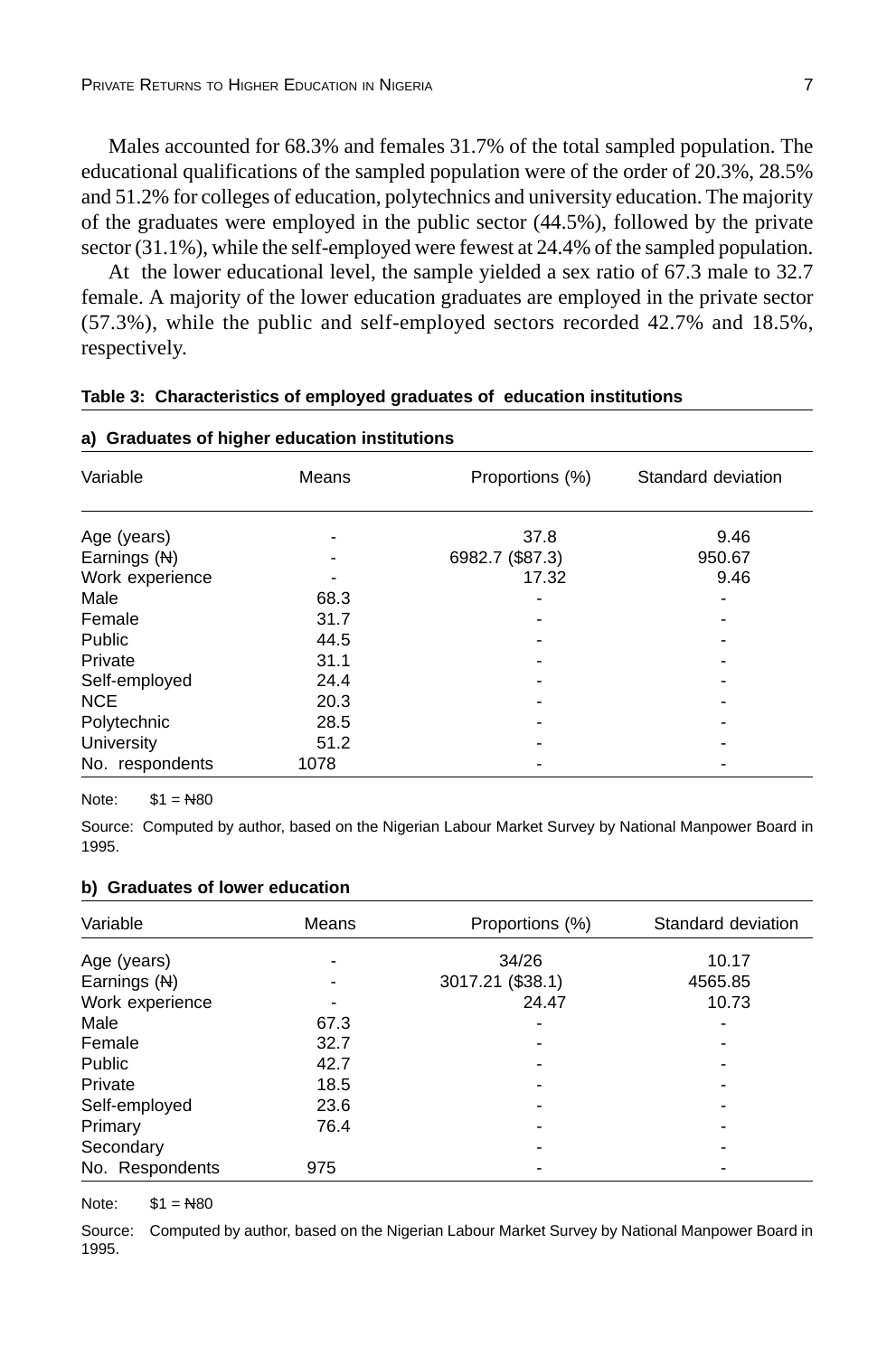Information on means and standard deviations of age, work experience and earnings of the sampled population are also provided. Experience was approximated by age minus years of education and sex, which is the standard procedure for this type of analysis where precise data are not available (Cohen and House, 1994). The proportions of work experience in the sample are 17.32 and 24.47, respectively, while the mean ages are 37.8 and 34.26 for higher and lower education. On the other hand, the mean monthly earnings amounted to N6,982.82 and N3,017.21.

However, the earnings cannot be assumed to be the same among educational and experience groups, among the sectors, whether public or private, or industrial sectors, agriculture, mining, manufacturing and so on. Similarly, as often argued in the literature, differences in earnings between the sexes are expected. These arguments will be pursued in a subsequent section. Particular attention is focused on the contributions of differences in schooling as well as workers' experience to earning differentials.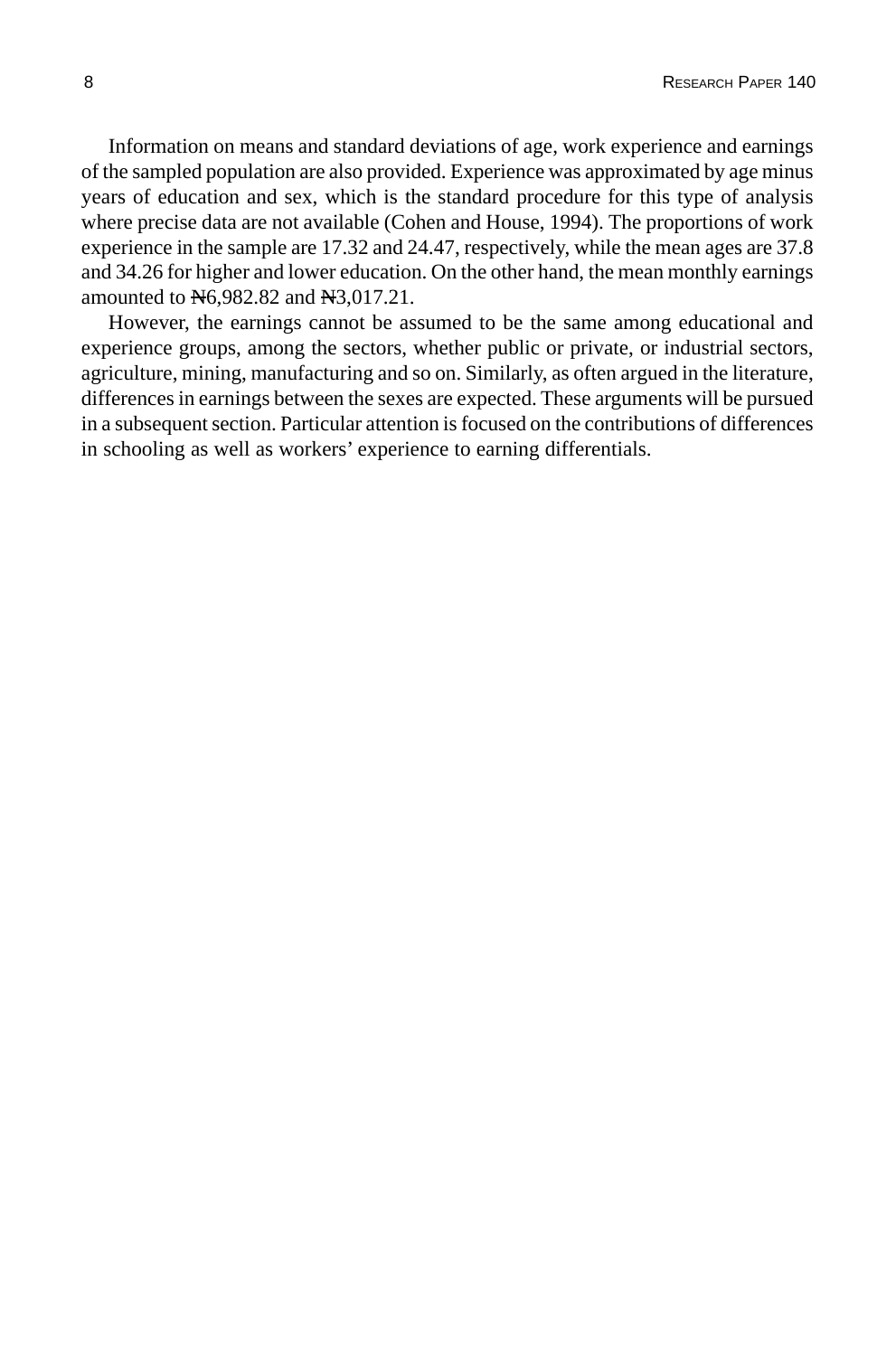## **3. Literature review**

The importance of education for economic growth and development and its expected<br>returns to individuals, as well as the society at large, has attracted great interest in<br>literature in both developed and developing countrie returns to individuals, as well as the society at large, has attracted great interest in literature in both developed and developing countries. The growth in both theoretical and empirical literature on education in the last two decades is not unconnected with the increasing importance being attached to education in the process of economic development. At the risk of being all embracing, attention is focused on literature on returns to educational investment. In particular, the concern is with the methodological issues surrounding the estimation of rates of return and the empirical pattern of rate of return estimates.

### Methodological issues

To begin with, the rate of return to educational investment can be private or social.<br>Todaro (1982) defines private rate of return as the gains that accrue to a single individual from attaining a particular level of education, whereas social returns refer to the gains or benefits that accrue or are available to the society as a whole. According to Psacharopolous (1994), private rates of return are used to explain people's behaviour in seeking different educational levels and types, and as distributive measures of the use of public resources. Social rates of return can be used to set priorities for future educational investments. But how can these be estimated?

Three distinct approaches can be distinguished in the literature for providing estimates of the profitability of investment in education. These three approaches in order of increasing complexity are:

- 1. The average earnings by educational level;
- 2. The "earning functions" method, which has two variants (Psacharopolous 1994); and
- 3. The "full" or "elaborate" method (Grindling et al., 1995).

We briefly highlight these approaches in turn. For a fuller discussion of the different rate of return estimation methods, see Psacharopolous and Ng (1994). Suffice to say that the method adopted by various authors is often dictated by the nature of the available data.

The first and simplest estimates of the returns to education use descriptive statistics through the calculation of percentage differences in mean wages between each education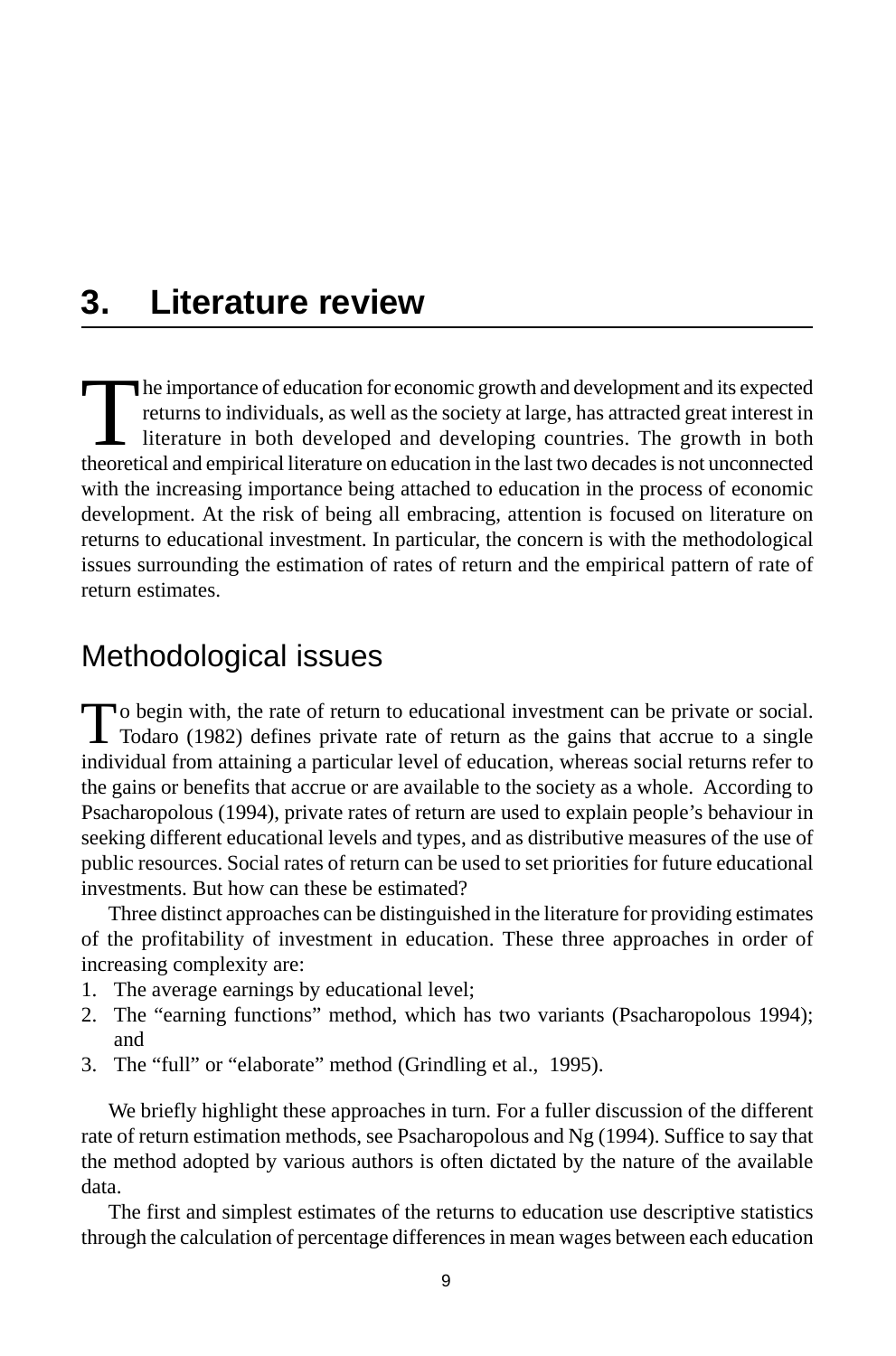group (like primary graduates versus secondary graduates). This approach provides a first approximation to the rate of return to education at different levels (Grindling, Get al., 1995). However, the argument that some of the differences in average wages between education levels could be due to differences between the workers at each educational level in other respects – determining characteristics like experience, age and the like – calls for other approaches. The second approach attempts to address this problem by estimating an earnings equation with a variety of controls for other earnings determining characteristics as well as dummy variables for each educational level.

The "basic" earnings functions method is due to Mincer (1974) and involves the fittings of a semi-log ordinary least squares (OLS) regression using the natural logarithm of earnings as the dependent variable, and years of labour market experience and its square as independent variables. In this semi-log earnings functions specification, the coefficient on years of schooling can be interpreted as the average private rate of return to one additional year of education, regardless of the educational level to which this year of schooling refers (Psacharopolous, 1994; Grindling et al., 1995; Cohen and House, 1994; Psacharopolous and Ng, 1994).

Another variant of the earnings function involves regressing the dependent variable (wage rate) on education and experience again, but this time the education is broken down into a set of dummy variables representing different educational levels. In this version, the coefficients on the variables for education are often interpreted as returns to the level of education (Cohen and House, 1994). As noted by Chiswick (1997), while this may sometimes seem to be a correct interpretation, in principle and in many circumstances it is not. Hence some authors move a step further in order to obtain the estimated rate of return to an additional year of schooling by dividing the difference between the coefficients of adjacent groups by their differences in years of schooling (see Cohen and House, 1994; Psacharopolous and Ng, 1994).

The elaborate or full method follows from the exact algebraic definition of the rate of return. The method amounts to working with detailed age–earnings profiles by level of education and finding the discount rate that equates a stream of education benefits to a stream of education costs at a given point in time (Psacharopolous, 1994). Though this method is regarded as the most appropriate (among those listed above), because of its enormous data requirements, researchers have resorted to less data-demanding methods. Indeed, authors have found it increasingly convenient to estimate the returns to education on the basis of the Mincerian earnings functions method. In theory, and as many empirical studies have shown, the earnings functions and the elaborate methods should give very similar results (see Psacharopolous, 1994, for the results of studies using these two approaches).

Some recent empirical studies on returns to education have added another dimension to the methodological approaches discussed so far – the problem of sample selectivity. The possibility of sample selection bias arises whenever one examines a subsample, and the unobservable factors determining inclusion in the subsample are correlated, with the unobservables influencing the variable of primary interest (Vella, 1997).

In the literature, several remedies exist. The first solution to this problem was suggested by Heckman (1979), who proposed a maximum likelihood assumption regarding  $\mathbf{E_i}$  u<sub>i</sub>).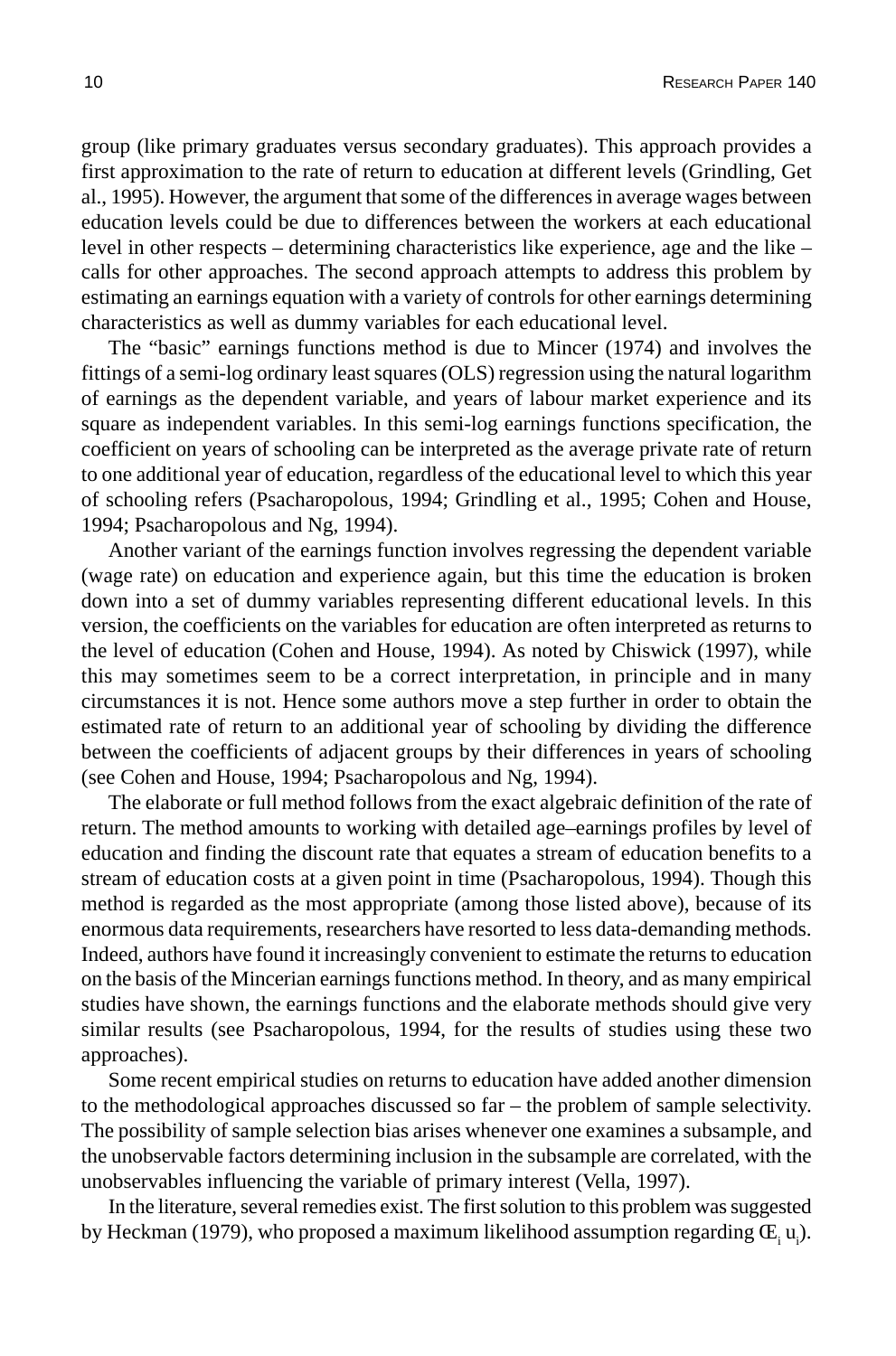Other approaches that have found more frequent application in the literature are the twostep estimators. These can be categorized into three groups. The first fully exploits the parametric assumptions in at least one stage of estimation. The second is semi-parametric in that it relaxes the distributional assumptions, and the third focuses on conditional expectations and bounds. It is not our intention here to provide a detailed review of these methods, as these have been thoroughly done in other studies (Vella, 1997).

Considerable attention has been given to testing and correcting for selectivity bias problems in rates of return to education studies in the world using these approaches. They have found little application in African studies, however. The dearth of data required for implementing these models has continued to be a major constraint. For example, as a starting point in testing and controlling for selectivity bias, one needs to estimate a labour force participation equation that is a function of own and household characteristics, parental characteristics, human capital variables, ethnicity, and a variable for place of birth (Krishnan, 1994). Own and household characteristics include age, marital status, the number of very young (below five years of age) or old (above 65 years of age) dependents, total family size, whether head of the household, whether migrated recently, and ethnicity. In most African countries (Nigeria inclusive) where labour market data are still at the primitive stage, most such data requirements remain a luxury.

#### Empirical Issues

It is perhaps convenient to commence discussion with the work of Psacharopolous (1994), which provides a comprehensive review of recent literature on returns to  $\mathbf{T}$ t is perhaps convenient to commence discussion with the work of Psacharopolous education investment. Several dimensions of returns to education were highlighted. The review covered 20 studies that used the full method and the Mincerian rate of return for 78 and 62 countries, respectively. Central to most of the studies was the investigation of the issue of the indisputable and universal positive correlation between education and earnings. However, the interpretation is varied and often conflicting. The major findings of Psacharopolous (1994) are summarized below.

First, he observed that among the three main levels of education, primary education continues to exhibit the highest social profitability in all world regions. Furthermore, private returns are considerably higher than social returns, a situation he attributed to the public subsidization of education. Second, he observed a declining pattern of the returns to education over time, where all social returns declined between two and eight percentage points on average in a 15-year period. However, he noted that the returns to higher education increased by about two percentage points during this period.

When gender consideration was examined, his finding confirms that overall the returns to female education are higher than those for males, although individual levels of education show a more mixed pattern. Even when estimates were adjusted for selectivity bias, that is, by taking into account the prior decision of a woman on whether to participate in the labour force (Heckman, 1979), the rate of return estimate for females remained virtually unaffected, and the returns experienced by females, whether corrected or not, exceeded those for males by more than one percentage point. Moreover, the review shows a large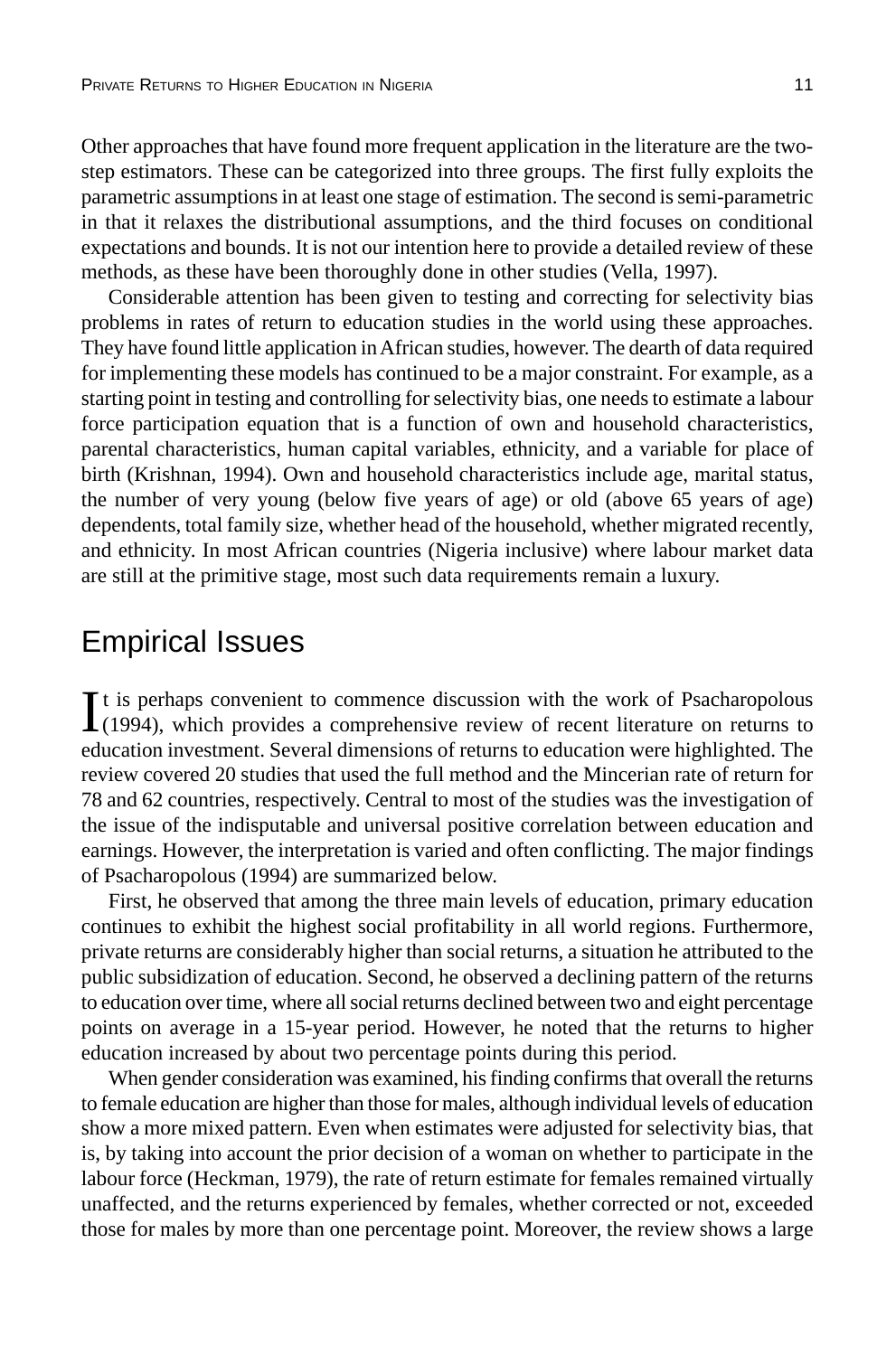variation between the returns to higher education faculties, the lowest social returns being for physics, sciences and agronomy, and the highest private returns for engineering, law and economics. Similarly, the sector of employment accounted for some differences in returns, with returns in the private/competitive sector of the economy higher than those in the public/non-competitive sector. Likewise, he observed that the returns in the self-employment sector of the economy are somehow lower than in dependent employment.

A major fact emerging from the findings of Psacharopolous (1994) is that variation in earnings or returns to education is a function of many factors and not only the years of schooling. Among the variables that have been included in the debate are experience (age minus years of formal education minus six), quality of education and socio-economic background. A brief review of the evidence on these variables should at least serve as a caveat in the interpretation of the coefficient of years of schooling.

On the interactions among education, earnings and ability, Chou and Lavin (1987) introduced progressive matrixes as proxies for genetic ability in an agricultural production function in Thailand and found that the effect of education on farm productivity (earning) is upheld. Psacharopolous and Veloz (1992), in a study in Colombia, introduced reasoning ability (measured by means of matrixes) and the coefficient of years of schooling was reduced from 10.5 to 9.4%. Moreover, Glewwe (1991), using the matrixes variable in an earnings function in Ghana, failed to register an effect different from zero in the earnings determination process.

The issue of the returns to investment in the quality rather than quantity of education has come to be a frontier of research in this field. Card and Krueger (1992a) examined the effect of school quality on the returns to education using 1980 US census data. Measuring quality by the student–teacher ratio, the average term length and the relative pay of teachers, they found that people educated in states with high quality schools exhibit higher returns to additional years of schooling. For example, a decrease in class size from 30 to 25 pupils per teacher is associated with a 0.4 percentage point increase in the return to education.Regarding the role of socio-economic background, Card and Krueger (1992b) found that holding school quality constant, there is no evidence that parental income or education affects state-level returns to education. In another paper, Card and Krueger (1992b) found that improvements in quality of education that blacks receive explain 20% of the narrowing of the black and white earning gap in the United States during 1960 to 1980.

Another debated issue in the literature has been the role of soci-economic background. Card and Krueger (1992a) found that, holding school quality constant, there is no evidence that parental income or education affects state-level returns to education. But Newman (1991), using Israeli data found that the returns to schooling are higher for those coming from favourable socio-economic background.

The results obtained by Grindling et al. (1995) represent a significant divergence from the findings of Psacharopolous (1994). Using the three methods of estimating returns to education and data from the May labour force survey of the Taiwan area from 1978 to 1991, they obtain some striking results. First, they found that private rates of return in Taiwan are highest for higher education levels (for example, university) and lowest for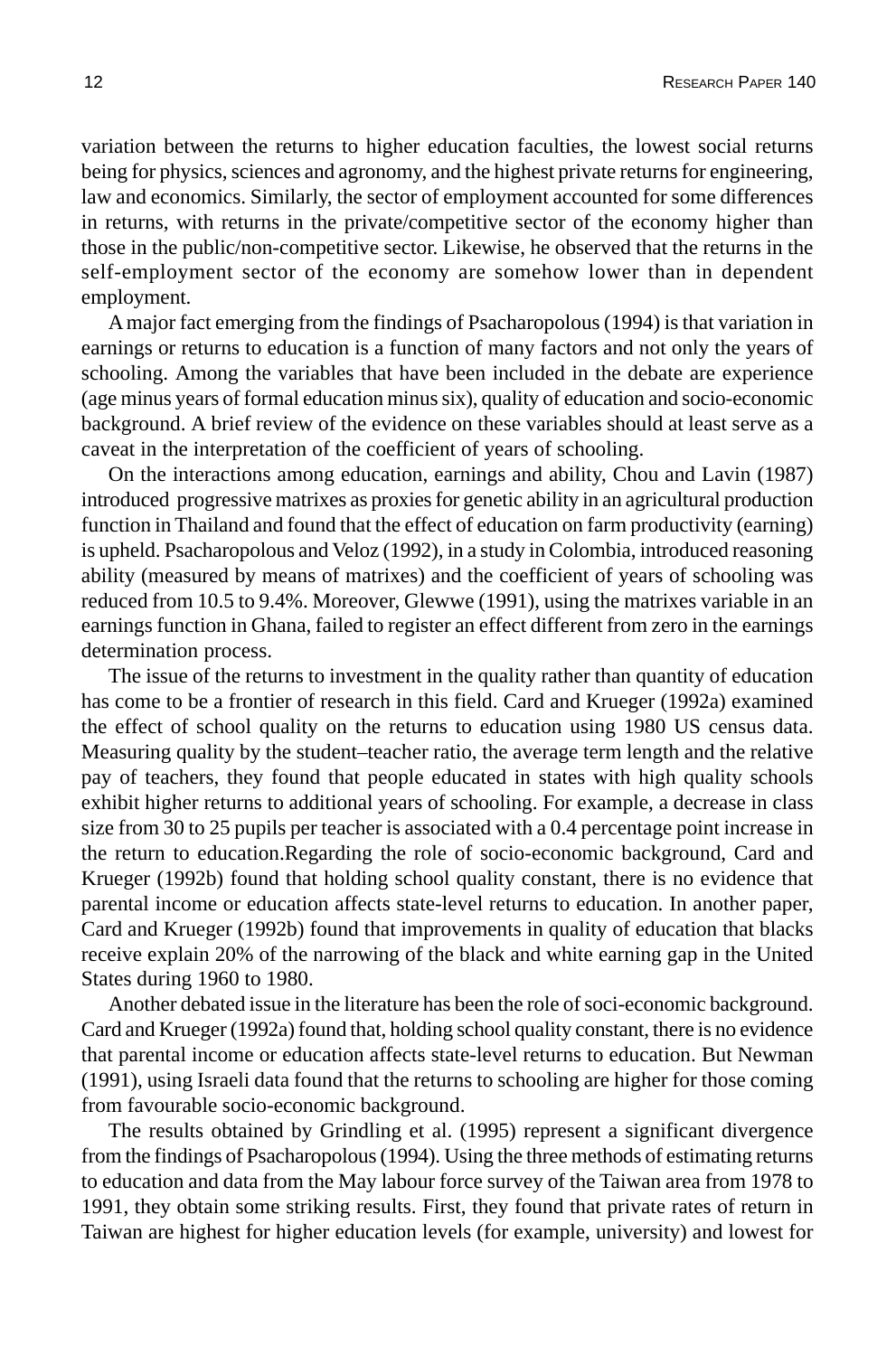lower education levels (for example, junior high school). This is quite in contrast to the results observed in Psacharopolous (1994). Similarly, unlike most other studies of changing returns to education over time in developing countries (see Schultz, 1963) and Psacharopolous' (1994) review, they found that private returns are higher for men than women at all educational levels.

The study by Hossain (1976) deserves some attention at this juncture. Using the elaborate and earnings function methodologies, the study estimated both social and private rates of return to three levels of education in China. Using data from a 1993 labour survey by the Ministry of labour, the study obtained high returns (private and social) to each level of education in 1993. The social rates of return were highest for primary education at 14.4%, followed by 12.9% for secondary education and 11.3% for higher education. While the private rates of return were also highest for primary education (18.0%), this was followed by higher education and secondary, respectively. This pattern of rate of return (private and social) was attributed partly to higher government subsidy in terms of increased operating budget and teachers salaries.

The study by Cohen and House (1994) examined the relevance of the human capital approach to explaining the variance in workers' productivity and earnings in the labour market of urban Khartoum. The findings of the study tend to lend credence to the controversy in the literature on returns to different levels of education. One of their principal findings is that returns to primary education are lower than the average for other developing countries, while returns to college education are higher. The results oppose the popular view observed by Psacharopolous (1994).

The World Bank (1995) study on Vietnam education financing provides support for the thesis that primary education generates greater returns than secondary and tertiary education. In an attempt to reach a fairly robust conclusion, several different methods were used to assess the benefits of education and training relative to the costs of investing in these programmes. The general picture, drawing on different methods and the most recent information available, is that rates of return to education and training in Vietnam are low by international standards. For example, the rate of return is only about 3% higher for some levels of education and for some categories of workers, but lower for others. The results suggest that in Vietnam in the early 1990s most education and training investments were marginal investments. Primary education satisfied the 10% rate of return test, given the assumptions of just one year's forgone earnings, but secondary and tertiary education did not, although the private rate of return was higher for tertiary than for secondary. The findings also reveal that the rate of return was higher for investments made in girls' schooling than for boys, and higher for the education of those individuals who ended up working in the public sector, provided that their education did not stop after primary school.

In the case of Nigeria, studies are very scarce on returns to education investment. In what could perhaps be regarded as the pioneer study in this area, Psacharopolous (1985) used data obtained from a 1966 survey to estimate both social and private returns for primary, secondary and higher education using the full method. Basically the study obtains higher rates of returns (private and social) to each level of education for 1966, with the private returns higher than the social returns. The social rate of return was highest for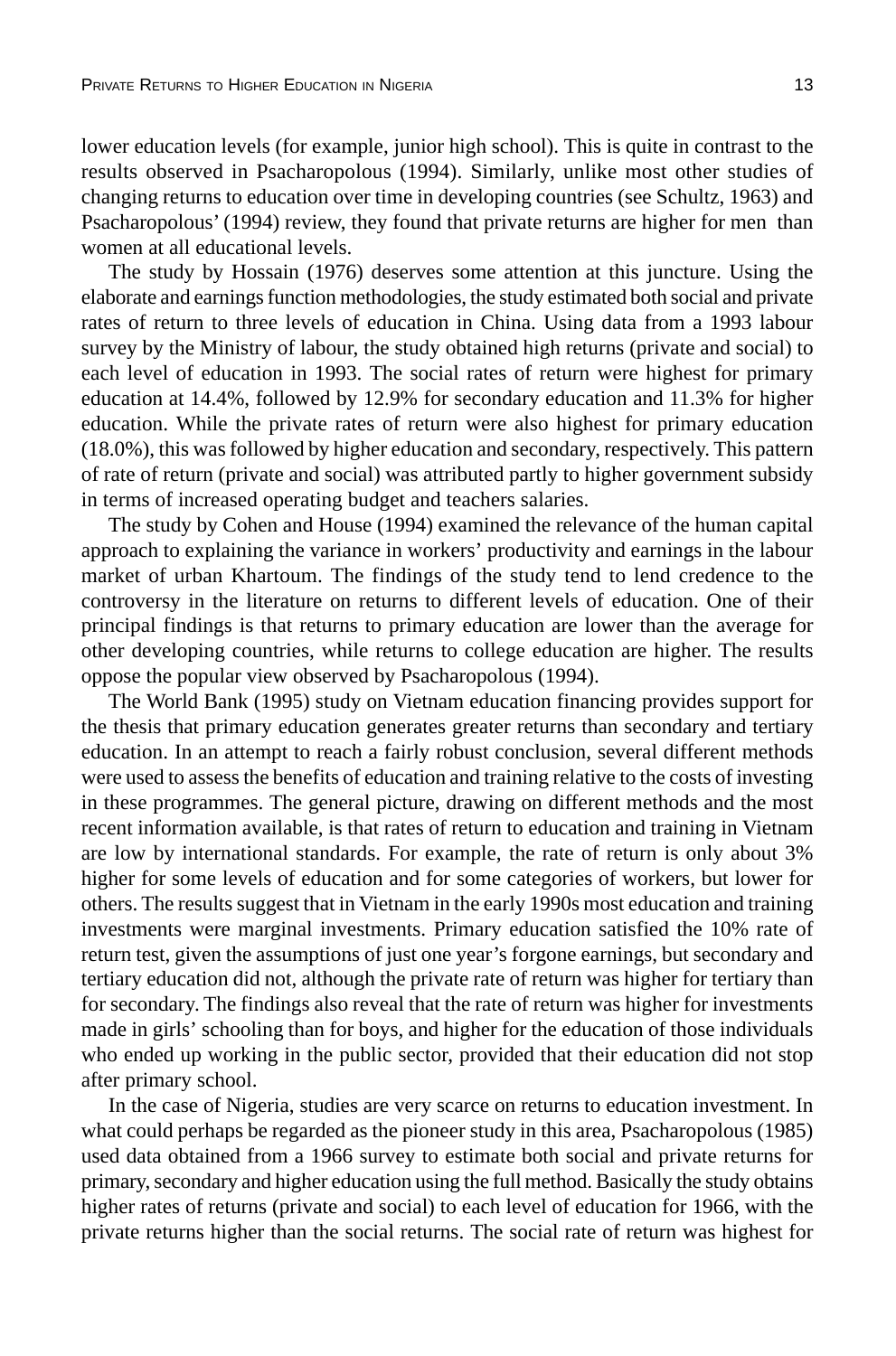primary education (23.0%) followed by higher education (17.5%) and secondary education (12.8%). On the other hand, the private rate of return was highest for higher education (34.0%), followed by primary education and secondary education with returns of 30.0% and 14.0%, respectively. The high level of private returns to higher education in Nigeria as found in the study is quite in contrast to the popular view noted in Psacharopolous (1994).

Three main conclusions are discernible from this review. First, the patterns of returns to education at different levels remain inconclusive. Second, it appears from all the studies that higher or tertiary education is assumed to be synonymous with university education. The implicit assumption is that returns are equal for all higher education. In Nigeria, as in many other countries, higher education comprises colleges of education, polytechnics and universities, all with different types of training and degrees/certificates awarded. It may be unrealistic to assume that returns are equal across these classes of higher education. Third, the results obtained are not significantly sensitive to the methods used for estimating the returns, whether Mincerian earning functions or full methods.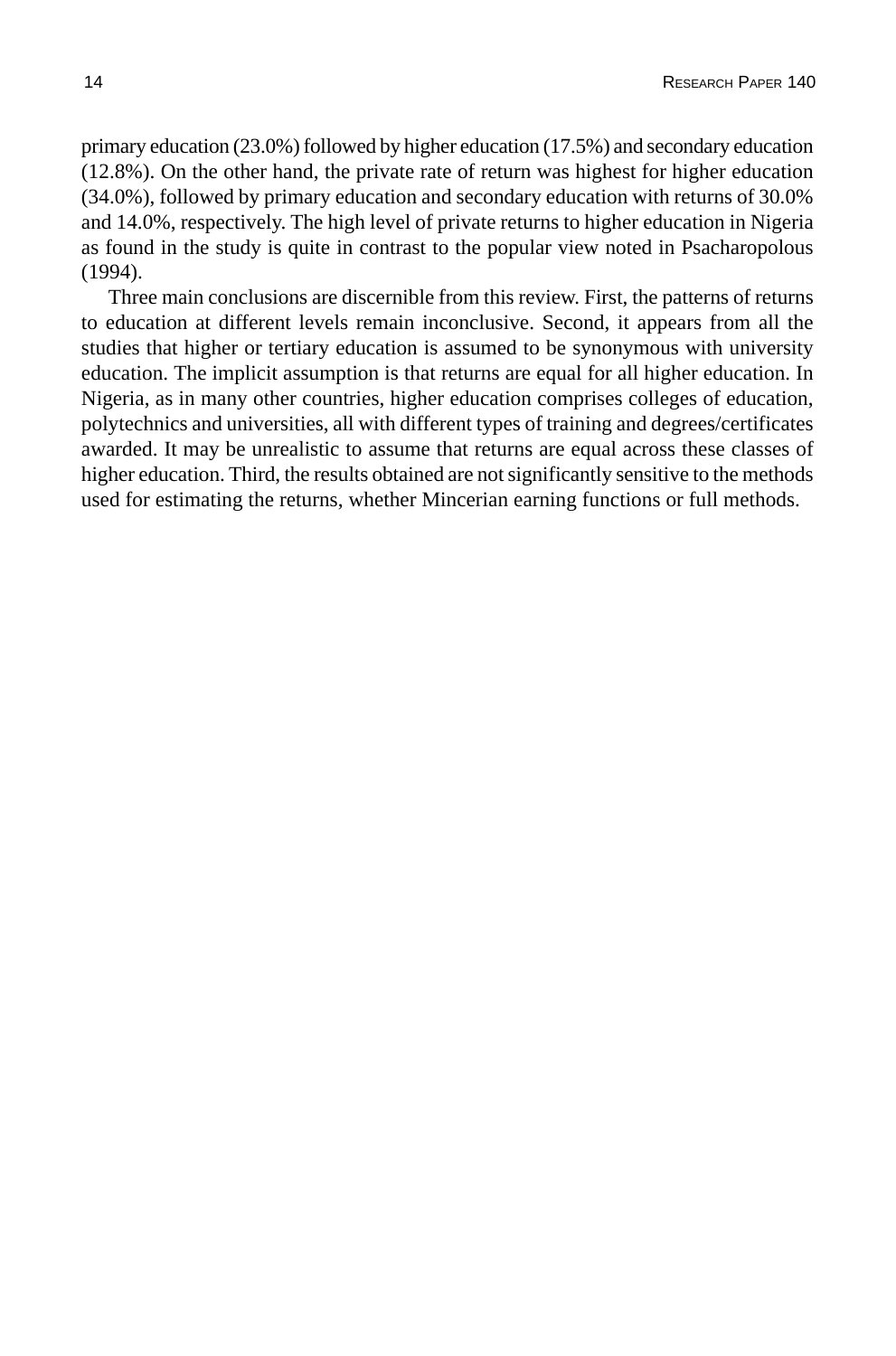## **4. The model**

Two distinct analytical methodologies are used in this study:descriptive statistics and the modified Mincerian earnings function. Descriptive statistics are provided to highlight the earnings of graduates of educational institutions according to sectors of the economy and sexes. Simple averages, standard deviations, and percentage differences in mean wages between each education group, sex and sectors, among others, are calculated. As a first approximation, the descriptive statistics give us insight into the relationship between years of schooling and earnings and the effect of labour experience on earnings.

### Analytical framework

In order to increase our understanding of the relationship between schooling and earnings, we specified and estimated a modified Mincerian earnings function by In order to increase our understanding of the relationship between schooling and regressing the natural logarithm of the monthly wage rate  $(L$ <sub>n</sub>y), on education and experience, with the education broken into a set of dummy variables representing different educational levels. The model is specified thus:

$$
L_{n}y = \infty_{0} + \infty_{3}CoE + \infty_{4}Pol + \infty_{3}Uni + \infty_{6}Ex + \infty_{7}Ex^{2} + E
$$
 (1)

where:

| $L_{n}y =$ | the natural logarithm of the monthly wage rate |
|------------|------------------------------------------------|
| $CoE =$    | dummy for college of education graduate        |
| $Pol =$    | dummy for polytechnic graduate                 |
| $Uni =$    | dummy for university graduate                  |
| $Ex =$     | labour market experience                       |
| $Ex^2 =$   | square of labour market experience             |
| E          | stochastic error terms                         |
|            |                                                |

Two fundamental assumptions are made to facilitate our analysis about the process of higher education levels. In the first instance, we assume that there is a sequence of higher educational levels. Three possible channels are considered, as illustrated in Figure 1.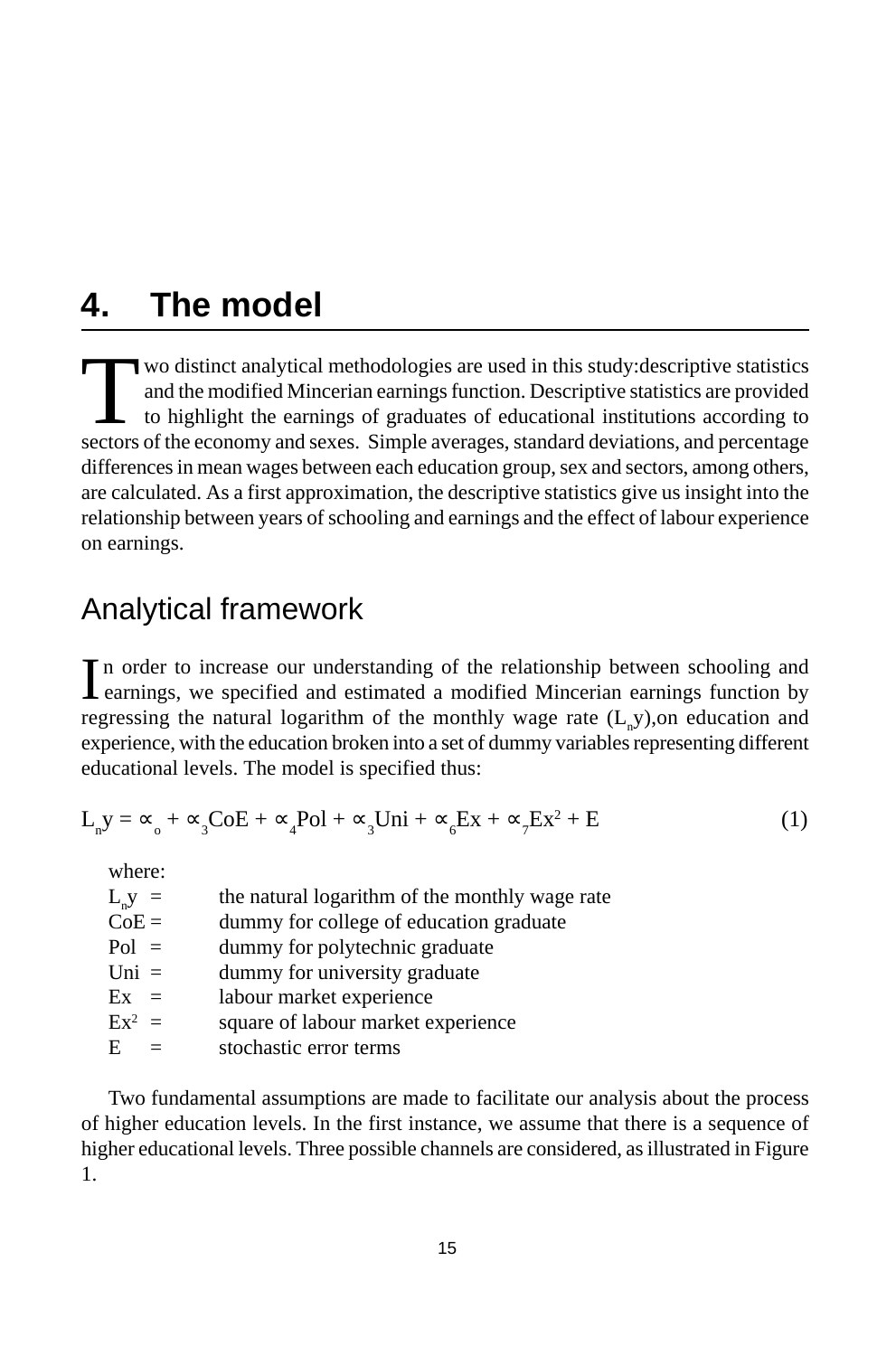

#### **Figure 1: Possible channels to higher education**

The first channel (A) assumes that a graduate went through NCE and then to the university. The other two channels are the more common ones. This assumption is predicated on experience from labour markets and the years of schooling involved in each of the higher education levels, which place a higher value on university, polytechnics and NCE, in that order.

Second, and as an alternative, we assume that other higher levels of education – Nigerian colleges of education and the polytechnics – are alternative routes after secondary school education. Figure 2 illustrates.

#### **Figure 2: Alternative routes to higher education**

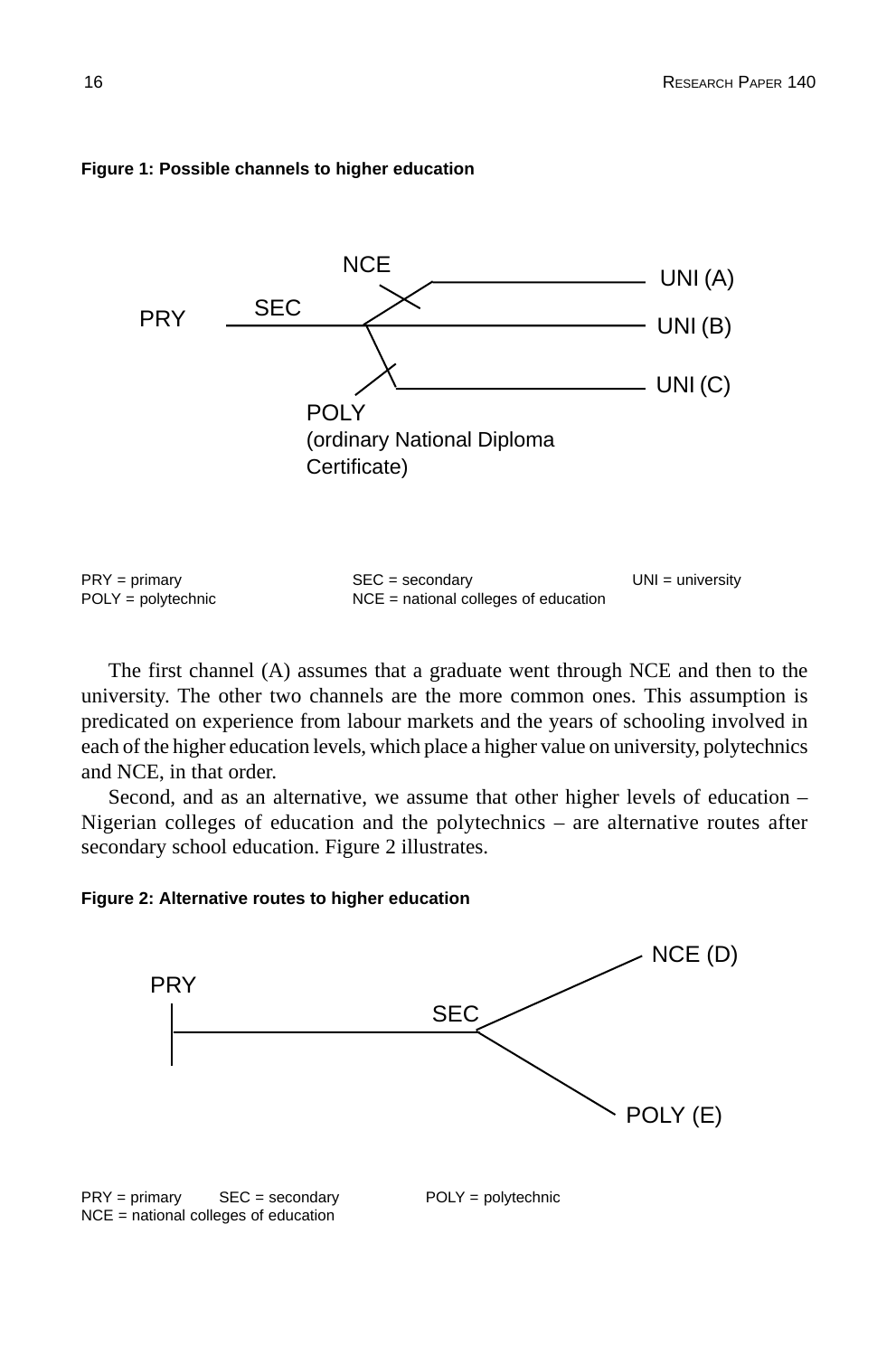With the first assumption, we are able to analyse the returns to an additional year of schooling among the higher education levels. The second proposition enables us to examine the returns to higher education in relation to lower educational level, and then compares the returns of the three types of higher education.

Out of these five possible channels of educational attainment, the most prevalent route is B, i.e.,  $PRY > SEC > UNI$ . This is so because this route takes a shorter time to achieve an educational goal and costs less than any of the other routes.

Channel B is followed by channels E, D and A. Most students who finish secondary school education and enter a polytechnic (for Ordinary National Diploma) or college of education do not stop at these levels. They further their education by seeking admission into the university for a higher degree. The prevalence of route B, followed by E, D and A, is supported by the number of students enrolled in these higher institutions (Table 1).

Following these assumptions therefore, Equation 1 was re-specified as follows:

In 
$$
Y = \infty_{0} + \infty_{1} \text{Pry} + \infty_{2} \text{Sec} + \infty_{3} \text{CoE} + \infty_{4} \text{Poly} + \infty_{5} \text{Uni} + \infty_{6} \text{Ex} + \infty_{7} \text{Ex}^{2} + \text{E}
$$
 (2)

 $InY = CoE$ , Poly, Uni, Ex and  $Ex^2$  are as defined above. Pry dummy – for primary education graduate Sec dummy – for secondary education graduate  $E$  – the stochastic error terms

Note that the influence of schooling is modelled here as separable from the influence of experience;  $\mu_{\text{o}}$  represents the entry-level wage to a new labour market entrance with a lower education (compared with the one in the model) or no schooling,  $\mu_1$ ,  $\mu_2$ ,  $\mu_3$ ,  $\mu_4$  and  $\mu$ <sub>5</sub> are the coefficients of the dummies for primary, secondary, college of education, polytechnic and university, respectively, which capture the marginal wage effects and are used to compute the return to their level of education. While  $\mu_{6}$  and  $\mu_{7}$  are intended to capture returns to on-the-job training (experience), which is assumed to be non-linear because of diminishing marginal returns to increased on-the-job training and rising marginal cost of further training over time. It is expected that:

$$
\infty_0, \infty_1, \infty_2, \infty_3, \infty_4, \infty_5, \infty_6 > 0 \text{ and } \infty_7 < 0
$$

 $\alpha_{7}$  <

The estimated rate of return to an additional year of schooling is obtained by dividing the difference between the coefficients of adjacent groups by their differences in years of schooling. To arrive at these rates of returns, we concentrate on Equation 2, thus:

$$
R_{\rm sec} = \frac{\alpha_2 - \alpha_1}{S_{\rm sec} - S_{\rm pry}}
$$
(3)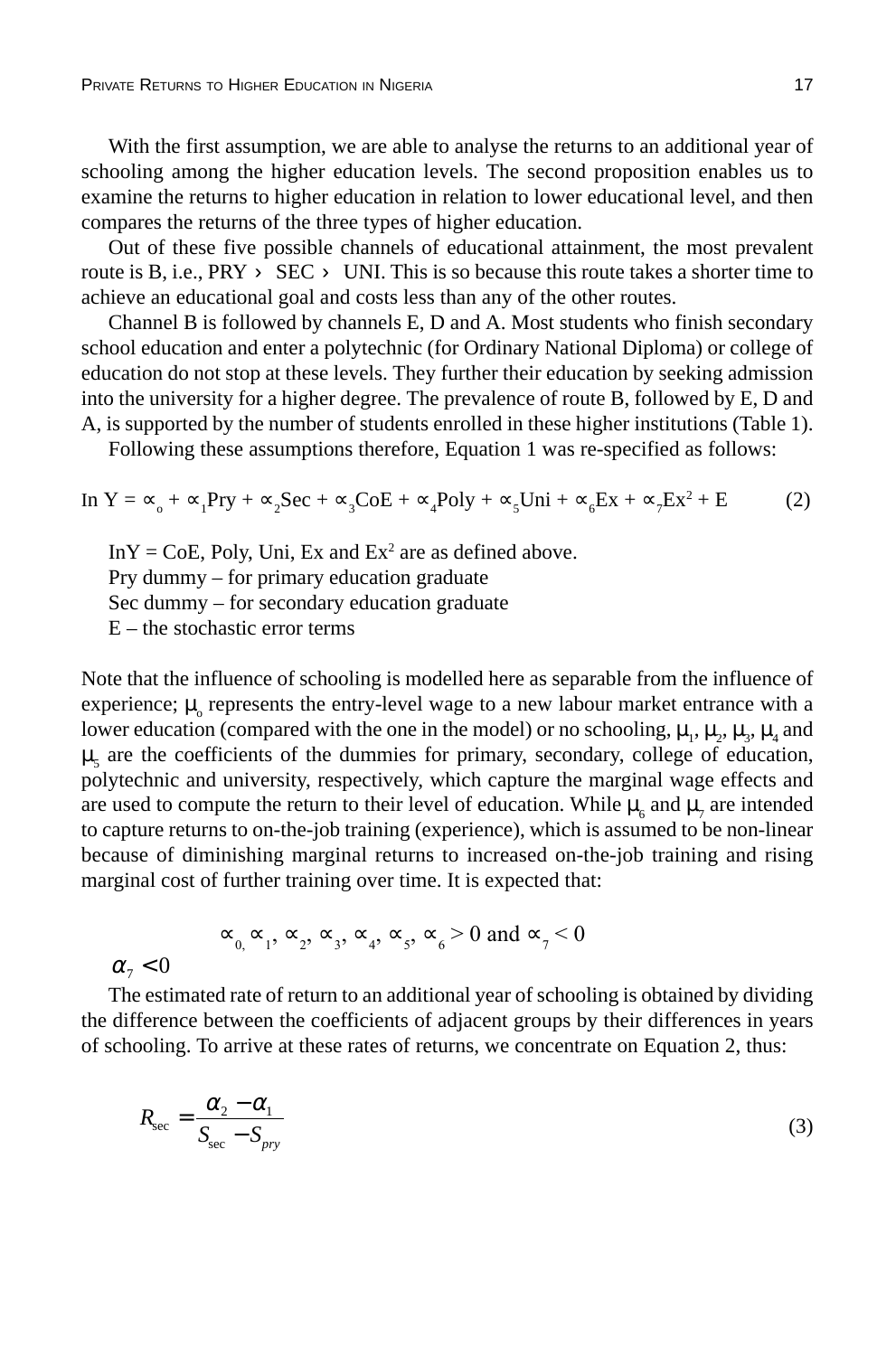$$
R_{\text{coe}} = \frac{\alpha_3 - \alpha_2}{S_{\text{coe}} - S_{\text{sec}}}
$$
\n<sup>(4)</sup>

$$
R_{poly} = \frac{\alpha_4 - \alpha_2}{S_{pol} - S_{\text{sec}}}
$$
\n<sup>(5)</sup>

$$
R_{Uni} = \frac{\alpha_s - \alpha_2}{S_{uni} - S_{\text{sec}}}
$$
\n<sup>(6)</sup>

where:

 $S =$  number of years of schooling of the subscripted educational level.

A brief comment on this approach is necessary here. The model described above has its root in the work of Mincer (1974), and it has become the dominant procedure in estimating private rates of return to education. The use of the dummy variable method rather than the years of schooling squared method adds a great deal of sensitivity to the result of private rates of return. This approach has generated much debate in the literature.

However, many of the issues can be traced back to the validity of an initial set of simplifying assumptions that were introduced to level mathematical tractability to the problem. These issues include the following:

- There is no control in the model for the quality of schooling.
- All results refer only to wage employees.
- The effects of schooling and experience should not be regarded as weakly separable.
- The market should not be assumed to be in long-run equilibrium.
- There are no corrections for unobserved ability bias that is correlated with school attainment.
- The amount of schooling may be measured with errors.
- There are no controls for background variables such as parental education (Cohen and House, 1994).

As is often the case in the social sciences, the theoretical debate is advanced to a point where the requirements for adequately testing such models are considerable and far exceed the available data. This is certainly true in Nigeria and elsewhere in sub-Saharan Africa where many micro-level data on employment and earnings are rare. Given the preliminary nature of this analysis and the limited scope of available data, it was decided initially to retreat from the intractable problem of attempting to control for unobserved ability and some other issues generally raised in the debates and to follow a well-established empirical literature by estimating Equation 2 using ordinary least squares (OLS) and then use the results to compute the rate of return using equations 3 to 6. The model was estimated for all workers, men only, women only, private sector only and public sector only to facilitate sex and sectoral analysis.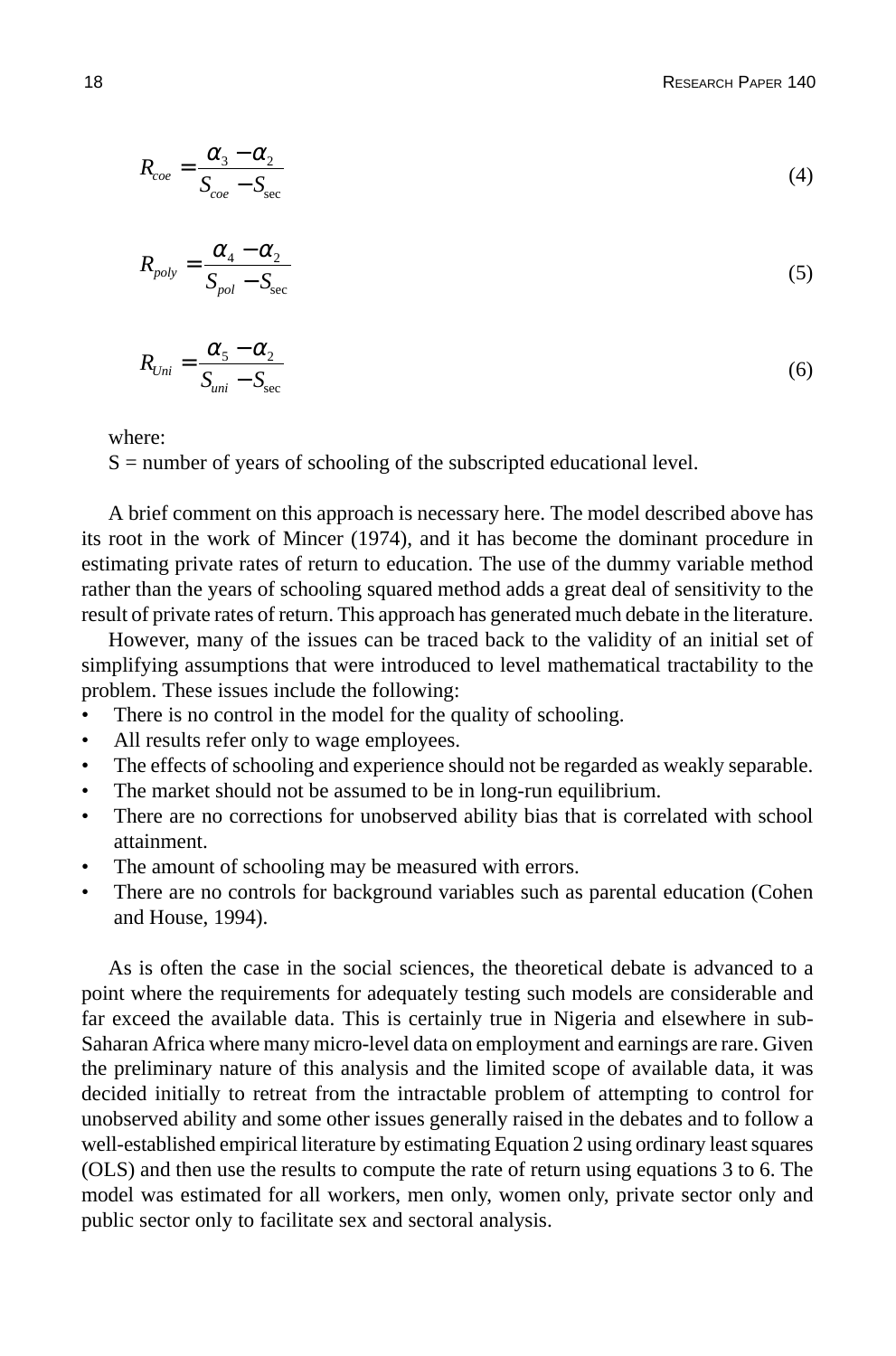## **5. Empirical analysis**

The analysis begins with the results of the descriptive statistics, focusing on earnings differentials among graduates of the various higher institutions. It moves on to look at private rates of return and sectoral differe differentials among graduates of the various higher institutions. It moves on to look at private rates of return and sectoral differences

### Empirical results

Table 4 presents the average monthly earnings at each education level for 1995. Using **T** Table 4, we calculate the earnings differentials between each education level as a percentage of the average earnings of the lower education level.

| Variable      |         |         | Education level |         |         |  |
|---------------|---------|---------|-----------------|---------|---------|--|
|               | Pry     | Sec     | <b>NCE</b>      | Poly    | Uni     |  |
| Overall       | 2196.06 | 3279.05 | 3880.31         | 5330.01 | 9133.02 |  |
| Male          | 2365.95 | 3569.22 | 3739.96         | 5182.48 | 9863.67 |  |
| Female        | 1611    | 2734.58 | 3981.98         | 5685.71 | 6637.14 |  |
| <b>Public</b> | 2311.87 | 3530.2  | 2989.95         | 4311.86 | 6528.8  |  |
| Private       | 2099.95 | 3067.07 | 2865.49         | 4955.15 | 8966.91 |  |

**Table 4: Mean monthly earnings by educational level by sex and sector (1995)**

Source: Labour Market Survey, 1995.

A cursory look at Table 4 shows that the mean monthly earnings of workers increase with more years of schooling. These observations hold true for all categories of workers, whether male, female, public or private. For example, the average monthly earnings for Nigerian Certificate of Education graduates for all workers is N3880.37; this is N5330.01 and N9133.02 for polytechnic and university graduates, respectively. A comparison of male and female earnings reveals a slightly different pattern. The earnings differential for males, for example, soars from 4.8% for Nigerian Certificate of Education graduates, to 38.6% and 90.3% for polytechnic and university graduates, respectively. The earnings differentials associated with schooling for females stood at 45% for Nigerian Certificate of Education and 42% for the polytechnic. This plummeted to 16.7% for university graduates. Also noticeable in Table 4 is that female graduates of NCE and polytechnics, respectively, earn on the average slightly more than their male counterparts with the percentage difference being in the order of 6.1% and 8.9% for Nigerian Certificate of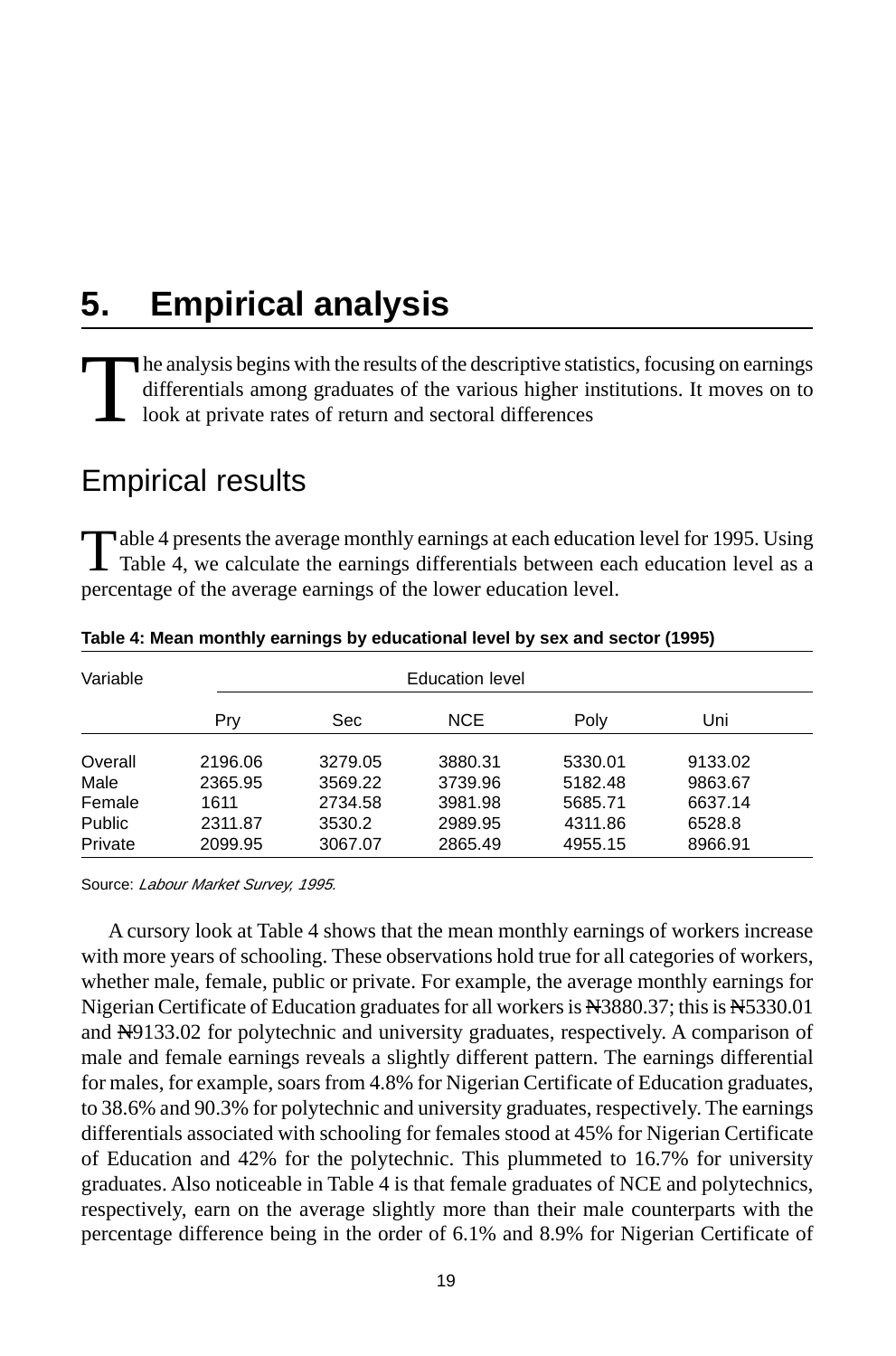Education and polytechnic. Whereas a very wide divergence existed in the male–female earnings means for university, with the male leading by 48.6 percentage points, the means of the lower education levels (primary and secondary) also increased with additional schooling. Noticeable too is that in some cases the mean earnings for secondary graduates exceed those of their Nigerian Certificate of Education counterparts. The income differentials associated with schooling are reported in Table 5.

| Variable |                |      |         | Education level (%) |       |      |       |
|----------|----------------|------|---------|---------------------|-------|------|-------|
|          | Pry            | Sec  | NCE.    | Poly                | Uni,  | Uni. | Uni,  |
| Overall  | ٠              | 51.2 | 18.3    | 62.5                | 178.5 | 71.4 | 135.4 |
| Male     | ۰              | 50.9 | 4.8     | 45.2                | 176.4 | 90.3 | 163.7 |
| Female   | $\blacksquare$ | 69.8 | 45.6    | 107.0               | 142.7 | 16.7 | 66.7  |
| Public   | $\blacksquare$ | 52.7 | $-15.3$ | 22.1                | 84.9  | 51.4 | 118.4 |
| Private  | ۰              | 46.1 | $-6.6$  | 61.6                | 192.4 | 81.0 | 213.0 |

Source: Computed by author from Table 4.

- 1. The column titled Pry (primary) is the difference between the average earnings of a worker with no education and average earnings of a worker with a primary school education, as a percentage of the average earnings of no education workers.
- 2. The column titled Sec (secondary) is the difference between average earnings of a worker with primary education and a worker with secondary school education as a percentage of the earnings of the primary school graduate.
- 3. The column titled NCE is the difference between the average earnings of a worker with an NCE education and the average worker of secondary school education as a percentage of the average earnings of a secondary school graduate.
- 4. The column titled Poly is the difference between the average earnings of a worker with the polytechnic education and those of a worker with secondary school education as a percentage of the average earnings of a secondary school graduate.
- 5. The column titled  $\text{Uni}_1$  is the difference between the average earnings of a worker with university education and the average earnings of a worker with a secondary education as a percentage of the average earnings of secondary school graduates.
- 6. The column titled  $\text{Uni}_2$  is the difference between the average earnings of a worker with university education and the average earnings of those with a polytechnic education as a percentage of the average earnings of the secondary school graduates.
- 7. The column titled  $\text{Uni}_3$  is the difference between the average earnings of a worker with university education and the average earnings of a worker with an NCE education as a percentage of the average earnings of secondary school graduates.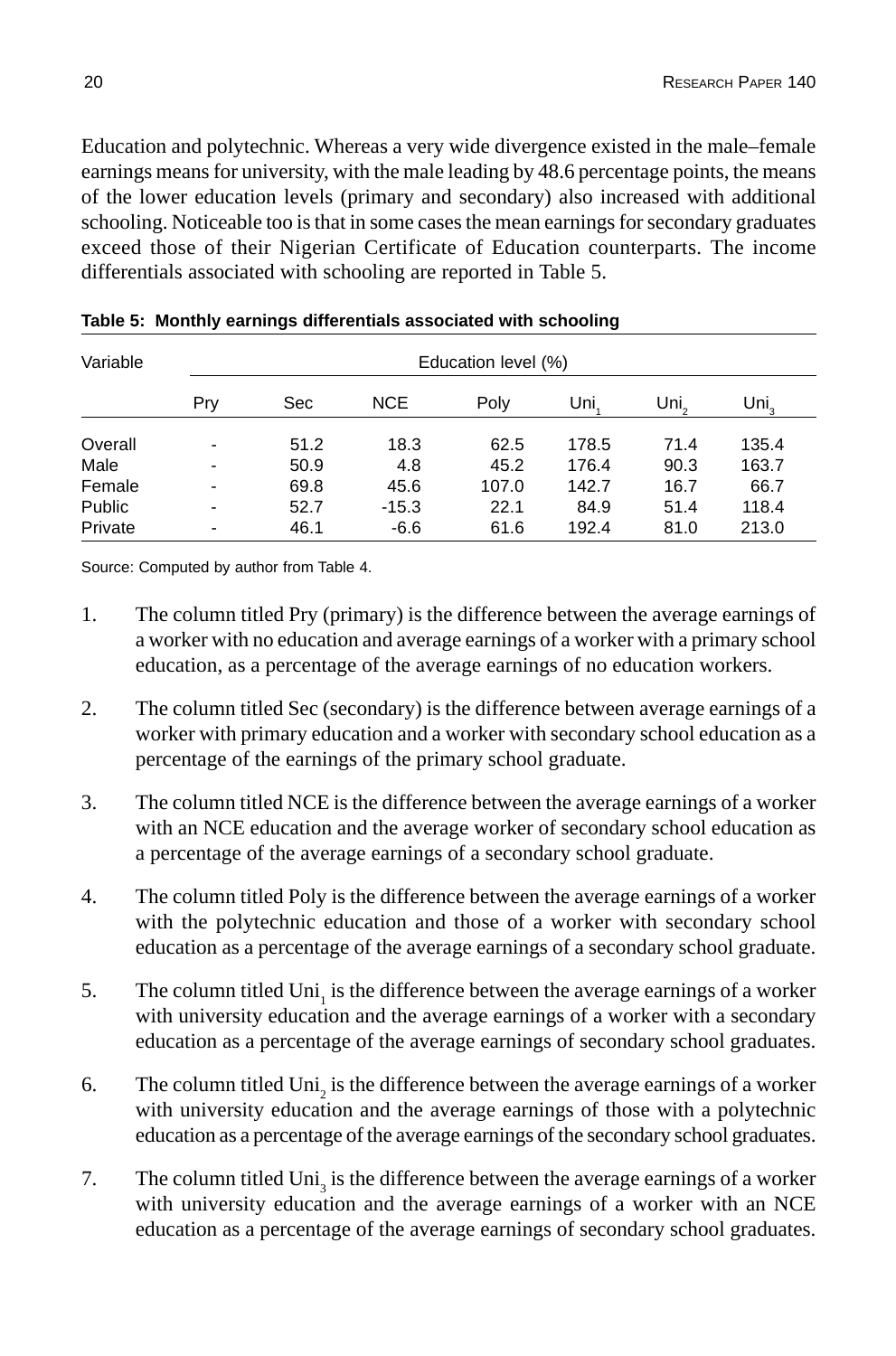The argument that the sector in which a worker is employed affects earnings was confirmed from the results in Table 4. A closer look at the table indicates that on the average, apart from NCE, the graduates employed in the private sector earned more than their counterparts in the public sector, with the difference more pronounced for university graduates (37.0%). The NCE graduates employed in the public sector earned slightly (4.2%) more than their counterparts in the private sector. Noticeable too is that earnings differentials associated with schooling were moderate for all three levels of education for public workers, while they widened for private sector workers (Table 5 and Figure 1).

Presented in Table 6 are the mean earnings by experience groups, and by sex and sector. This enables us to assess the relationship between labour market experience and earnings. A major revelation emerging from a careful consideration of the results in the table is that mean earnings grow with increased years of labour market experience. This finding holds for all categories of workers, whether male, female, public or private sector worker, or self-employed. However, assuming that returns to labour market experience represent returns to on-the-job training, it cannot be readily confirmed from the results that the hypothesis of a diminishing marginal returns to increased on-the-job training is valid.

| Variable      |                               |                       | Education level (%)   |                       |                        |  |  |  |
|---------------|-------------------------------|-----------------------|-----------------------|-----------------------|------------------------|--|--|--|
|               | $<$ 5                         | $5 - 9$               | $10 - 14$             | $15 - 24$             | 25 >                   |  |  |  |
| Overall       | 4345.93<br>$(-)^{*}$          | 4710.99<br>$(8.4\%)$  | 5614.52<br>$(19.2\%)$ | 6475.11<br>(15.3%)    | 10,540.64<br>(62.8%)   |  |  |  |
| Male          | 4605.25<br>$(\cdot)$          | 4908.67<br>$(6.6\%)$  | 5594.68<br>$(14.0\%)$ | 7278.14<br>$(30.1\%)$ | 11,120.11<br>(52.8%)   |  |  |  |
| Female        | 4000.17<br>$(\cdot)$          | 4419.07<br>$(10.5\%)$ | 5657.08<br>$(28.0\%)$ | 5077.49<br>$(-10.2%)$ | 7,904.61<br>(55.7%)    |  |  |  |
| Public        | 3462.326<br>$(\cdot)$         | 4053.55<br>$(17.1\%)$ | 4310.75<br>$(6.3\%)$  | 4760.29<br>$(10.4\%)$ | 6,893.58<br>$(44.8\%)$ |  |  |  |
| Private       | 499.36<br>$(\cdot)$           | 5007.97<br>(0.23%)    | 6574.04<br>(31.3%)    | 7262.24<br>$(10.5\%)$ | 9,825.54<br>(35.3%)    |  |  |  |
| Self-employed | 6083.33<br>$(\textnormal{-})$ | 5319.81<br>$(-12.6%)$ |                       | 9259.78<br>$(74.1\%)$ | 15,986.72<br>(72.6%)   |  |  |  |

|  |  | Table 6: Means earnings by experience group, sex and by sector |
|--|--|----------------------------------------------------------------|
|--|--|----------------------------------------------------------------|

Note: The values in parentheses are the difference between the average earnings of a worker with a higher level of years of experience and the average earnings of a worker with a lower level of years of experience, as a percentage of the average earnings of the less experienced worker.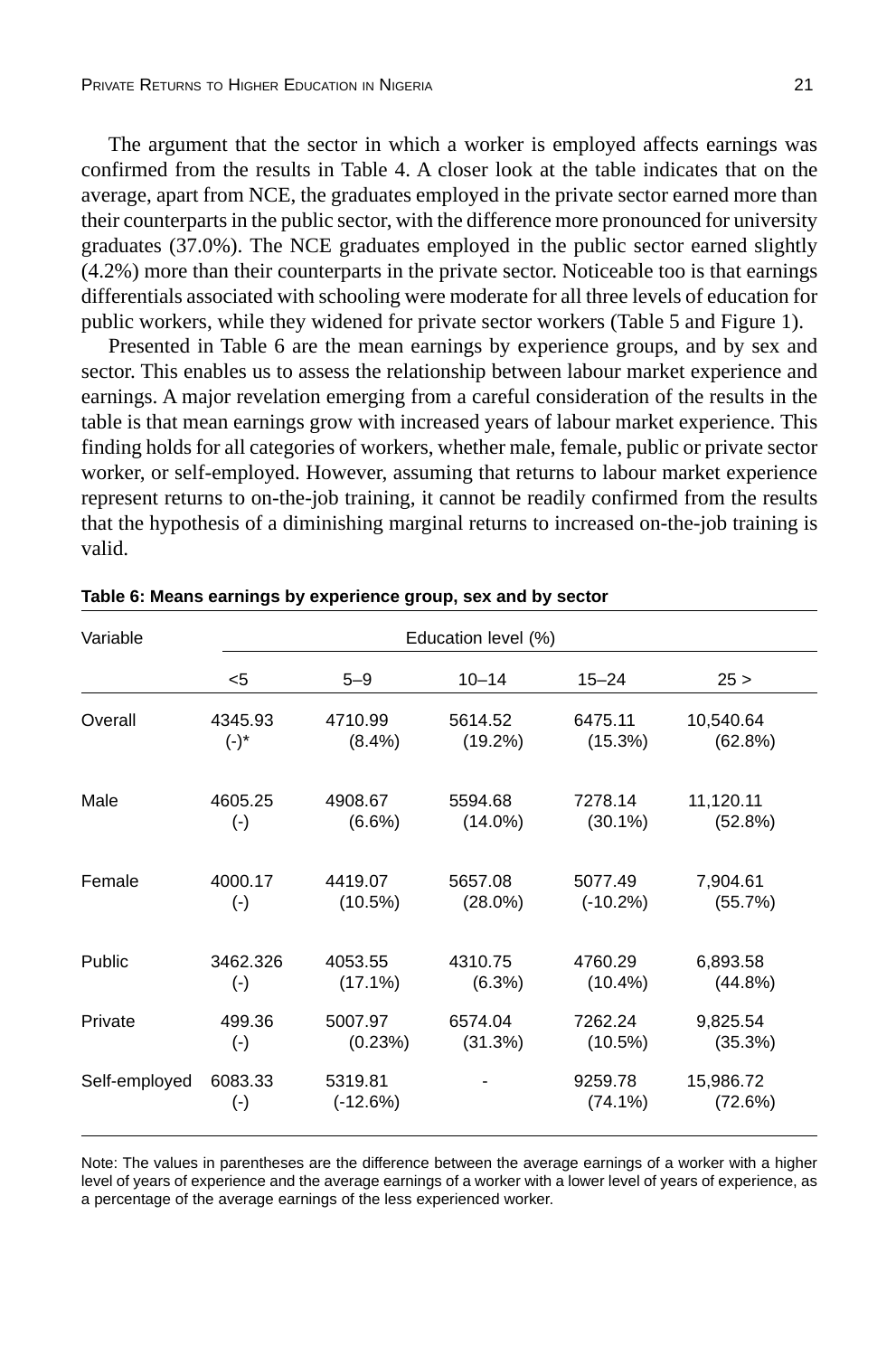### Results of earnings equations

Table 7 presents the coefficients of the education dummies and experience variables<br>for all workers from the earnings equations estimated with ordinary least square (OLS). All coefficients take the expected signs, except for the coefficients of experience and experience squares in some cases that are not significant; the model for all workers explains about 33% of the variations in log earnings. The coefficients on the education dummies range between 140% and 2.8% (i.e., without the coefficient of constant of  $Exp<sup>2</sup>$ ). Table 7 also shows that the coefficient on the education dummy grew with higher level of education for all samples. This agrees with the findings of Cohen and House (1994) for Khartoum.

| Coefficient on education dummies |                   |                   |                   |  |
|----------------------------------|-------------------|-------------------|-------------------|--|
|                                  | All sample        | Male              | Female            |  |
|                                  | (No. 2053)        | (No. 1392)        | (No. 661)         |  |
| Sec.                             | 0.408(0.053)      | 0.361(0.06)       | 0.54(0.97)        |  |
| <b>NCE</b>                       | 0.79(0.0069)      | 0.588(0.09)       | 0.929(0.11)       |  |
| Poly                             | 0.942(0.066)      | 0.922(0.08)       | 0.929(0.11)       |  |
| Uni                              | 1.4097 (0.056)    | 1.341(0.067)      | 1.57(0.16)        |  |
| Exp.                             | 0.408(0.005)      | 0.035(0.006)      | 0.028(0.011)      |  |
| Exp <sup>2</sup>                 | $-0.0003(0.0001)$ | $-0.0004(0.0001)$ | $-0.0002(0.0002)$ |  |
| Constant                         | 6.83(0.078)       | 6.9325 (0.100)    | 6.68(0.133)       |  |
| Adj. $R^2$                       | 0.33              | 0.31              | 0.32              |  |
| F. Stat                          | 165.96            | 107.18            | 52.16             |  |

#### **Table 7: Private rate of returns to schooling (all workers)**

Values in parentheses represent the standard deviations of coefficients.

Source: Derived from the estimated regression equation.

A closer examination of the results reveals some differences between men and women, and between public and private sectors. This is shown in tables 8 and 9. In general, it can be observed that the coefficients, on average, are slightly higher for women than for men in both sectors; similarly, the private sector recorded higher coefficients than the public sector.

The explanatory power of the regression equation  $(Adj. R<sup>2</sup>)$  stood at 38% and 27% for private and public sectors, respectively, on the average. The coefficient on the education dummy variables for the public sector ranges between 12% and 34%. The model performed better using the statistical test of standard deviation,  $R<sup>2</sup>$  and F statistics.

Estimates of rates of return accruing to private investment in education in Nigeria derived from the semi-log earnings functions regression estimates are presented in Table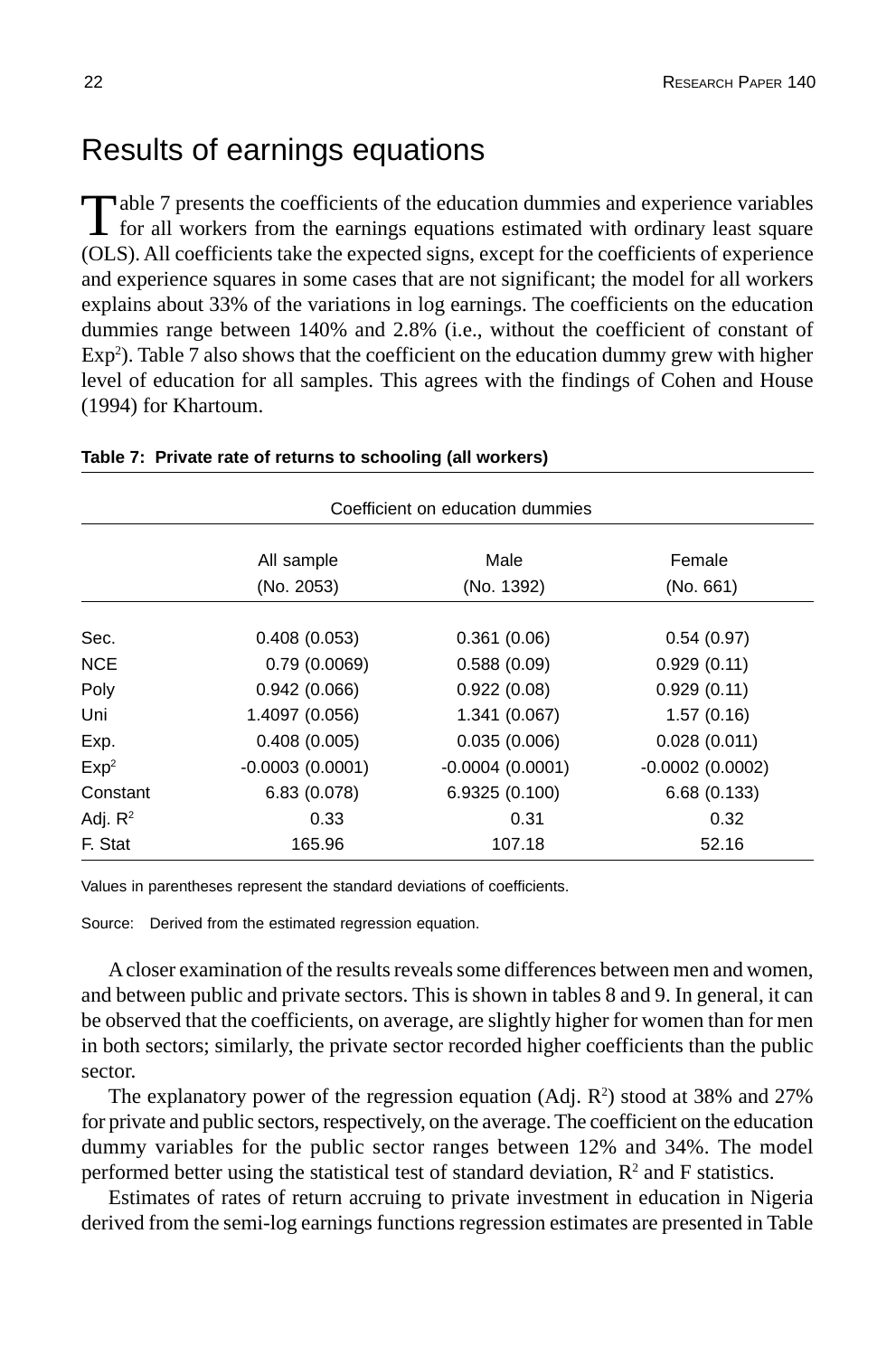10. On average, across all levels and types of schooling (lower and higher) and for both male and female, schooling yielded about 11% return on the earnings forgone by the household.

|                  | Coefficient on education dummies |                    |                   |  |  |
|------------------|----------------------------------|--------------------|-------------------|--|--|
|                  | All sample                       | Male               | Female            |  |  |
|                  | (No. 896)                        | (No. 579)          | (No. 317)         |  |  |
| Sec.             | 0.366(0.081)                     | 0.338(0.095)       | 0.533(0.171)      |  |  |
| <b>NCE</b>       | 0.493(0.096)                     | 0.509(0.129)       | 0.648(0.180)      |  |  |
| Poly             | 0.777(0.001)                     | 0.700(0.122)       | 1.034 (0.196)     |  |  |
| Uni              | 1.119 (0.887)                    | 1.108(0.101)       | 1,219 (0.180)     |  |  |
| Exp.             | 0.016(0.008)                     | 0.020(0.009)       | 0.005(0.013)      |  |  |
| Exp <sup>2</sup> | $-0.0001(0.0002)$                | $-0.0002(0.00002)$ | $-0.0001(0.0003)$ |  |  |
| Constant         | 6.7825 (0.2003)                  | 7.102 (0.162)      | 7.100 (0.1712)    |  |  |
| Adj. $R^2$       | 0.27                             | 0.2                | 0.29              |  |  |
| F. Stat          | 52.3                             | 34.2               | 17.4              |  |  |

|  |  |  |  | Table 8: Coefficient on education dummies (public sector workers) |  |
|--|--|--|--|-------------------------------------------------------------------|--|
|--|--|--|--|-------------------------------------------------------------------|--|

Values in parentheses represent the standard deviations of coefficients. Source: Derived from the estimated regression equation.

| Coefficient on education dummies |                         |                   |                     |  |
|----------------------------------|-------------------------|-------------------|---------------------|--|
|                                  | All sample<br>(No. 894) | Male<br>(No. 623) | Female<br>(No. 271) |  |
|                                  |                         |                   |                     |  |
| Sec                              | 0.403(0.638)            | 0.358(0.077)      | 0.45(0.114)         |  |
| <b>NCE</b>                       | 0.660(0.119)            | 0.457(0.16)       | 0.962(0.182)        |  |
| Poly                             | 1.134(0.087)            | 0.956(0.103)      | 1.48(0.163)         |  |
| Uni                              | 1.4097 (0.07)           | 1.38(0.081)       | 1.69(0.148)         |  |
| Exp                              | 1.509(0.005)            | 0.043(0.009)      | 0.064(0.017)        |  |
| Exp <sup>2</sup>                 | 0.0006(0.00018)         | $-0.0051(0.0002)$ | $-0.001(0.0004)$    |  |
| Constant                         | 6.653(0.195)            | 6.85(0.13)        | 6.36(0.188)         |  |
| Adj. $R^2$                       | 0.37                    | 0.35              | 0.42                |  |
| F. stat                          | 92.14                   | 55.60             | 39.45               |  |

|  |  |  |  | Table 9: Coefficient on education dummies (private sector workers) |  |
|--|--|--|--|--------------------------------------------------------------------|--|
|--|--|--|--|--------------------------------------------------------------------|--|

Values in parentheses represent the standard deviations of coefficients.

Source: Derived from the estimated regression equation.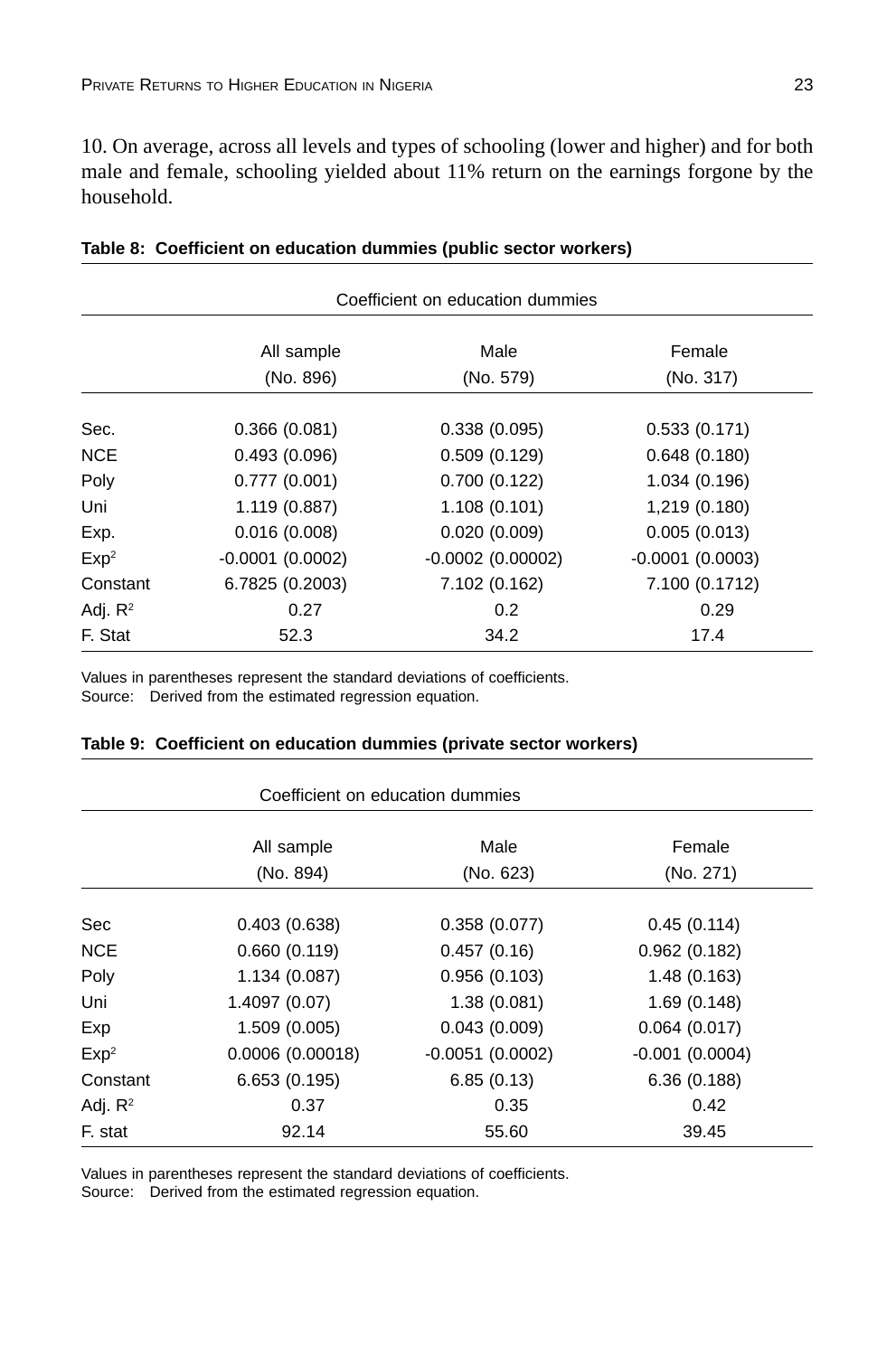The private rate of return as shown in Table 10 increases as the level of education increases except for polytechnic graduates, who recorded a 10.7 rate of return, a fall of 2% from 12.7% for NCE graduates. The lower rate of return for the polytechnic graduates may result because the observation collected for poly does not specify whether some graduates have the Ordinary National Diploma or the Higher National Diploma Certificate. To illustrate, the rates of return for all samples stood at 12.7% for college of education graduates, 10.7% for polytechnic graduates and 16.3% for university graduates.

| Education<br>level | Total sample | Male   | Female | <b>Public</b> | Private |
|--------------------|--------------|--------|--------|---------------|---------|
| Sec                | 1.6          | $-0.5$ | 3.5    | 1.01          | 1.4     |
| <b>NCE</b>         | 12.7         | 7.6    | 12.96  | 4.2           | 8.5     |
| Poly               | 10.7         | 11.22  | 8      | 8.2           | 14.6    |
| Uni                | 16.7         | 16.3   | 10.7   | 12.6          | 16.8    |

| Table 10: Private rate of return to an additional year of education (%) |  |
|-------------------------------------------------------------------------|--|
|-------------------------------------------------------------------------|--|

Source: Computed from tables 7, 8 and 9 using the rate of return specified in the model and based on the assumption that the years of schooling for primary, secondary, NCE, polytechnic and university are, respectively, 6, 12, 15, 17 and 18 years.

In general, the rate of return was quite high for graduates of polytechnics and higher still for university graduates. This pattern is clearly visible for all the categories of samples – whether public sector, private sector or all samples. The gender differences in the rate of return are also quite evident. Rates of return are higher for male graduates than for their female counterparts except for National Certificate of Education graduates, where females recorded a higher rate of return of about 13%. This is contrary to the findings of Psacharopolous (1994).

Another interesting revelation of this result is that the university and polytechnic as alternative routes after secondary education appear more profitable than colleges of education for males. The low (7.6%) rate of return to college of education after secondary education for males is a clear indication that college of education is not a profitable venture for them. A possible explanation for this pattern of results is that graduates of colleges of education are generally employed as teachers in either public or private schools, and from experience, teachers are poorly paid in Nigeria. Even years of experience do not significantly enhance earnings in the teaching profession, whereas their secondary school graduate counterparts often find themselves working in other sectors with higher earnings. The reverse is the case for females. As evident in the results, the returns to female NCE graduates in comparison with their secondary school counterparts is significantly high. Thus, college of education as an alternative after secondary school is a very profitable venture for females as are university and polytechnic education.

With regard to sectoral difference, Table 10 tends to support the findings of Psacharopolous (1994) that the returns in the private/competitive sector of the economy are higher than those of the public/non-competitive sector. As shown in the table, private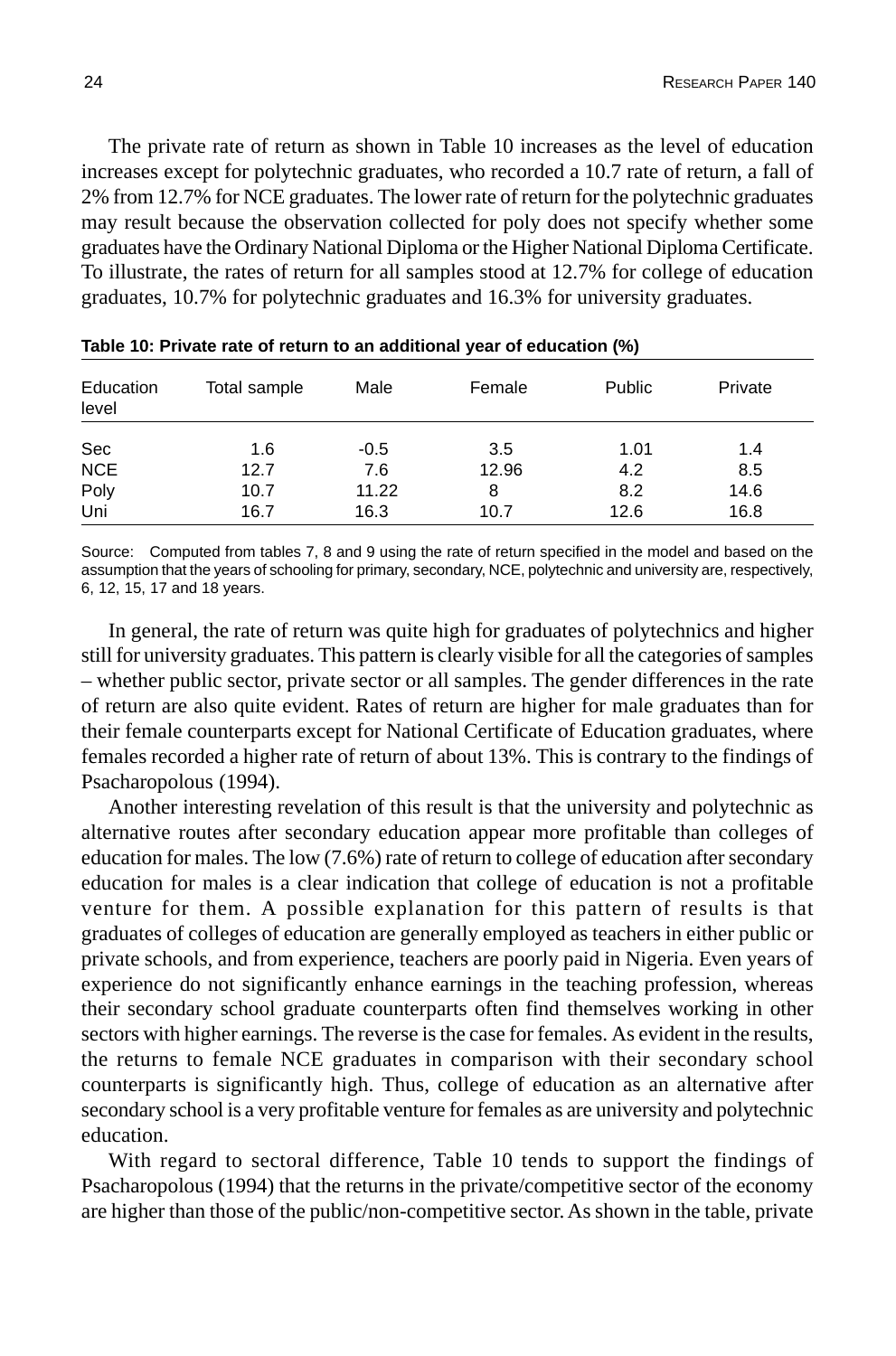sector workers in all education categories earn higher returns than their public sector counterparts. This finding supports the use of labour market earnings as a proxy for productivity in estimating the returns to education.

The argument that earnings are enhanced by the workers' years of experience was pursued by including a measure of labour market experience, which is often used to trace the productivity enhancing effect of on-the-job training over the life-cycle. It also serves as a proxy for seniority, which may in itself lead to higher earnings, but is not necessarily a guarantee of higher productivity (Cohen and House, 1994). The results in Table 7 show a relatively low coefficient of about 40% for all samples, and the relative contribution of the experience variables became clearer when they were dropped from the model. This specification reduces the overall explanatory power of the regression equation (adjusted  $-R^2$ ) to about 29% from its 31% with  $E$  and  $E^2$  for model 2. Thus, the variation in experience among workers contributes fairly significantly to the inequality in earnings.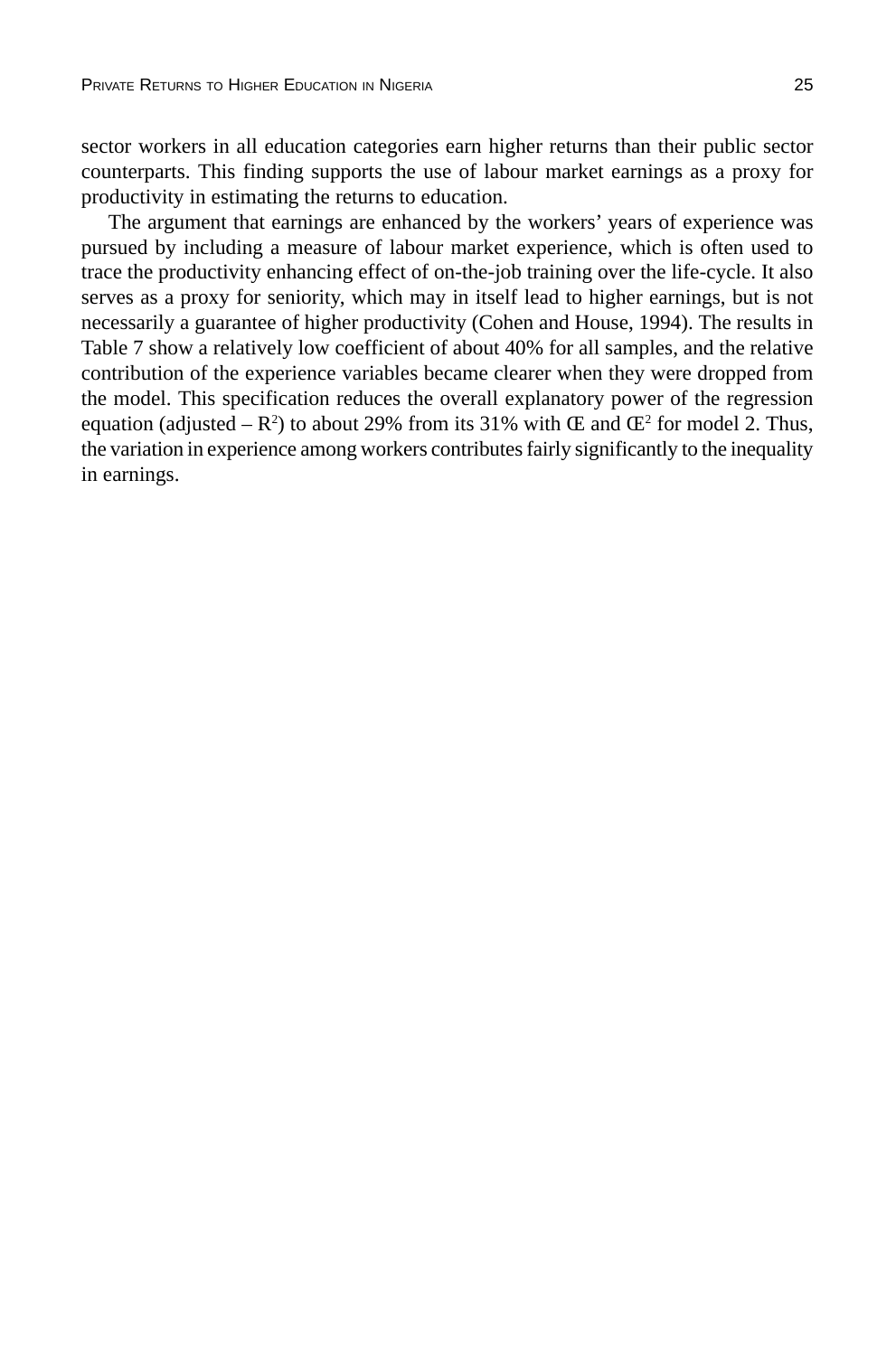# **6. Summary**

The study was designed to evaluate the nature of returns to higher education in Nigeria with a view to accounting for the variations in the rates of return to different levels of education. This was accomplished through th Nigeria with a view to accounting for the variations in the rates of return to different levels of education. This was accomplished through the use of descriptive statistics and estimation of the earning functions.

## Summary of major findings

The summary of results obtained is thus provided:

- Mean monthly earnings of workers increase with more years of schooling. This was true for all categories of workers, whether male, female, public or private workers.
- The coefficients on the dummy variables grow with higher level of education, irrespective of the categories – male, female or all sample.
- The coefficients on average are higher for women than for men. However, the actual rate of returns computed on the basis of the estimated coefficients were higher for male graduates than for their female counterparts in most higher education levels except for polytechnic graduates.
- The private rates of return were low for graduates of colleges of education and very much higher for university graduates than for polytechnic graduates.
- On average, across all levels and types of higher education, schooling yielded about 11% return on the earnings forgone by the household. Thus higher education can be regarded as a fairly good private investment.
- The return to lower education (primary and secondary) was found to be positively significant.
- Lastly, the results show the means of earnings increasing with higher years of labour market experience.

## Policy derivatives and conclusion

The significant contribution of education to economic growth and development puts<br>increased pressure to expand and improve education in most developing countries. However, most developing countries are faced with the twin problems of economic recession, with dwindling resources for financing education, and poor education development, with deteriorating facilities and infrastructure. Thus, an urgent need has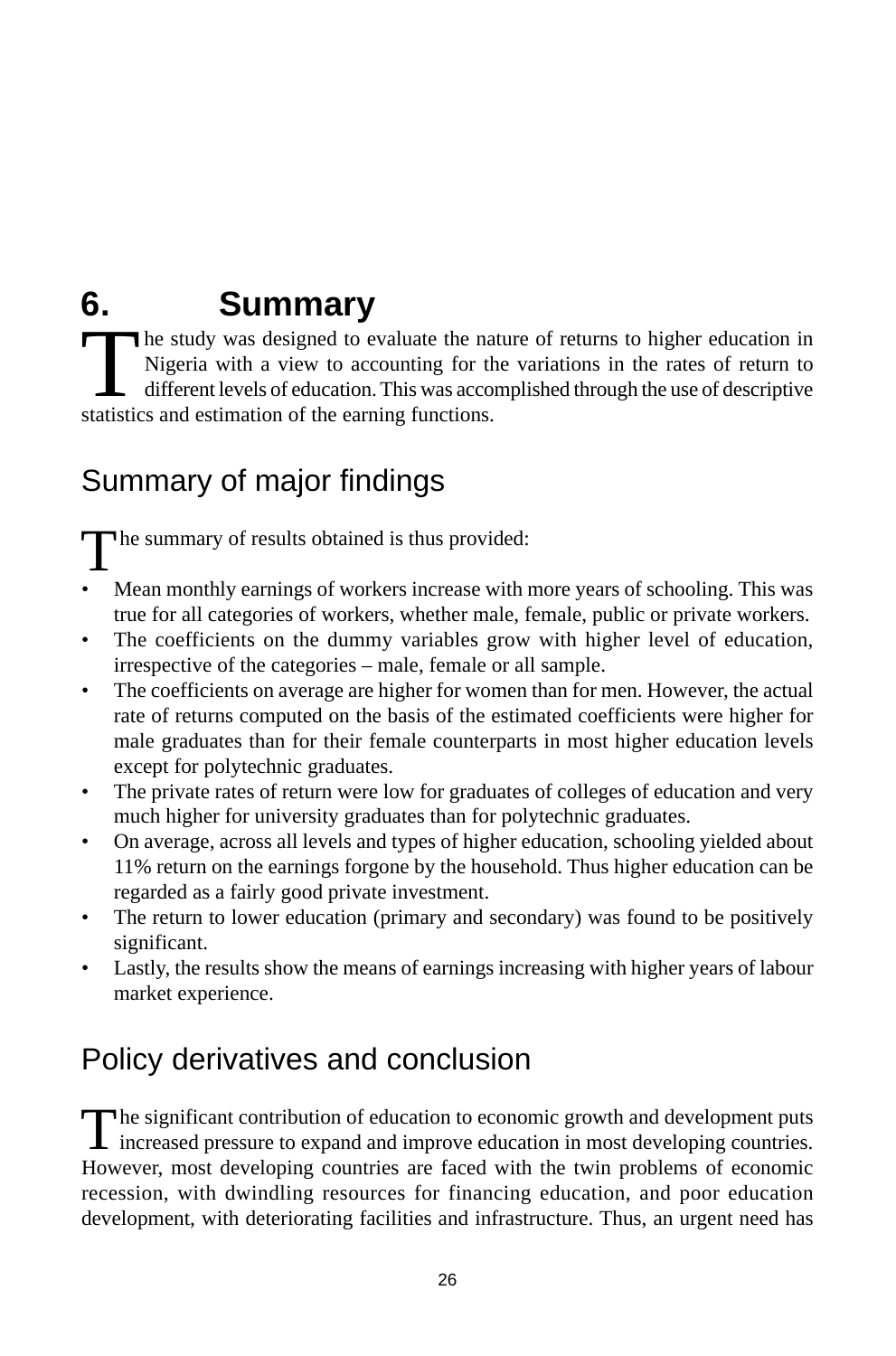arisen for a reappraisal of both the cost patterns and the financing of education.

Experience has shown that in most developing countries like Nigeria, governments invest heavily in higher education, thereby shouldering an enormous burden. Therefore, a major question that faces policy makers in developing countries is, Which distribution of resources and opportunities for schooling would allow education to have the maximum impact on development and would best complement investment in physical capital and infrastructure? Obviously, there are no simple answers. Only the most careful scrutiny of costs in relation to what is achieved will ensure that developing countries get the best value from scarce resources. In addition to seeking ways to reduce the costs of education, many countries are attempting to shift more of the costs from public to private sources. It is in this regard that the findings of this study will be relevant.

This study has found unequivocally that the higher the level of education, the higher the rate of return to individuals. This makes higher education a worthwhile investment for individuals. Thus, more attention should be given to the various methods of cost recovery, including the use of fees for tuition or for meals and accommodation as already being practised in some institutions in Nigeria, student loans in place of scholarships or grants, and contributions from employers to help finance vocational education and training. These changes will not by themselves solve the financial constraints limiting educational investment, but they may help governments finance expansion or improvements that at present cannot be supported because of competing claims on public funds.

It should be borne in mind that such shifts from public to private finance may be highly resisted on the grounds of equity. Intuitively, this opposition may not be justified and some empirical analysis of the equity implications of alternative investment policies would be necessary. However, it is logical to reason that fees for tuition or for food and accommodation, contrary to traditional beliefs, may actually improve the equity of educational finance if the public funds saved by this means are then used to increase selective subsidies for the poor or to increase the provision of education or the quality of schooling for disadvantaged groups. Likewise, the introduction of student loans in many developing countries could also have a positive distributional impact, since at present the high-income students are the ones most likely to benefit from education subsidies. The introduction of student loans could therefore make public funds available for greater expansion of primary education, which may well achieve both equity and efficiency objectives.

In the sectoral analysis, the magnitude of rates of return in the private sector reveals that this sector is more competitive and attractive because of the salary package and remuneration offered, which will in turn increase the productivity and efficiency of the sector.

Governments can improve public sector earnings through increase in salary and attractive remuneration, which will induce workers in this sector to concentrate and be productive. In Nigeria, for example, most government workers (civil servants) engage in personal trading and business in order to supplement their earnings, which divides their interest and lowers their productivity. Also, the government should encourage more private investors in the economy by providing an enabling environment and good policies for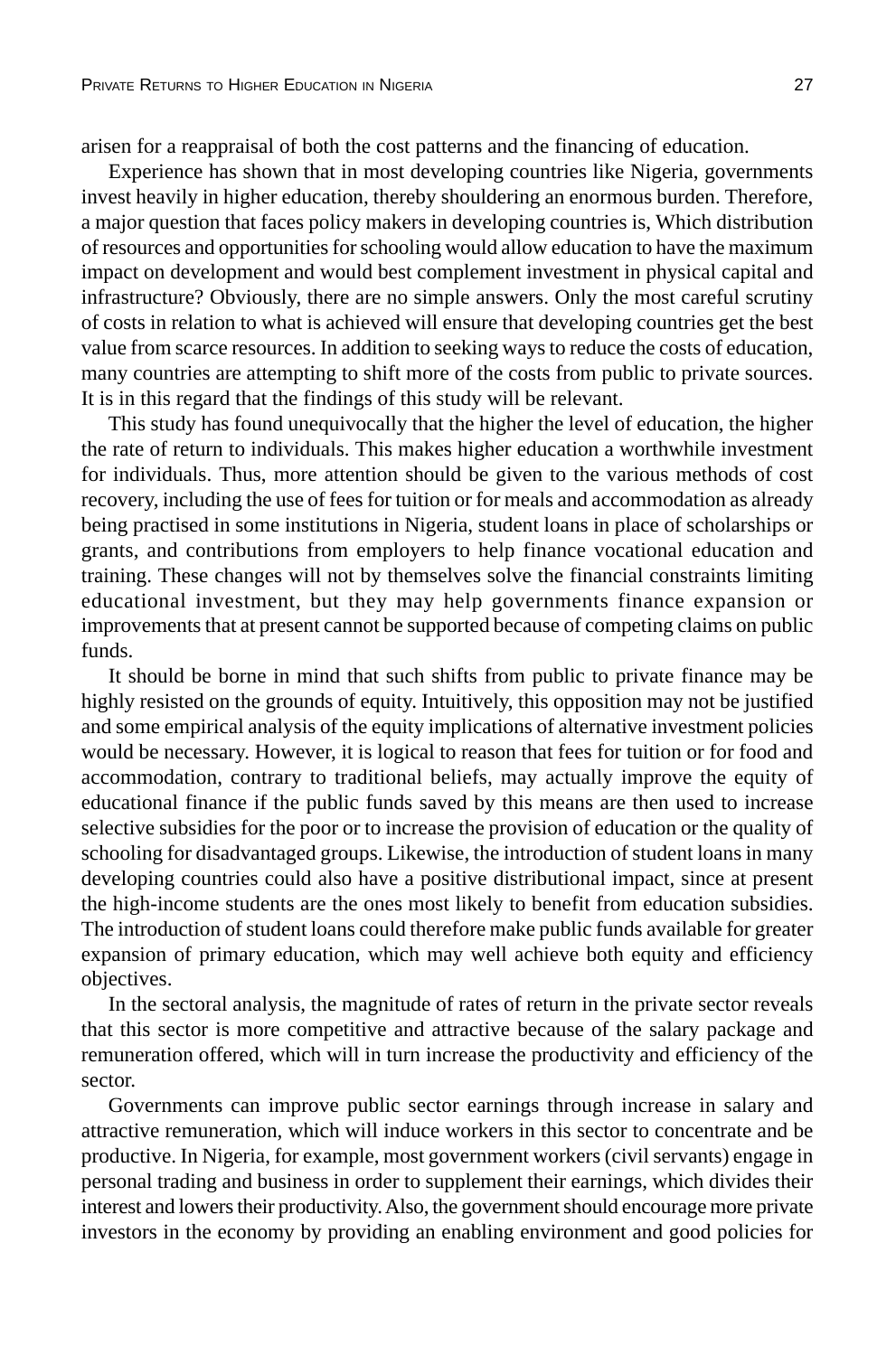investment. This will reduce unemployment and encourage investment in education since graduates will be assured of ready employment.

Finally, the university, which attracts the highest magnitude of returns, should be properly funded and well equipped with modern technology, especially the laboratory, library, information system and infrastructure. The private individuals who receive higher earnings as graduates of these institutions should be able to pay at least some part of this investment.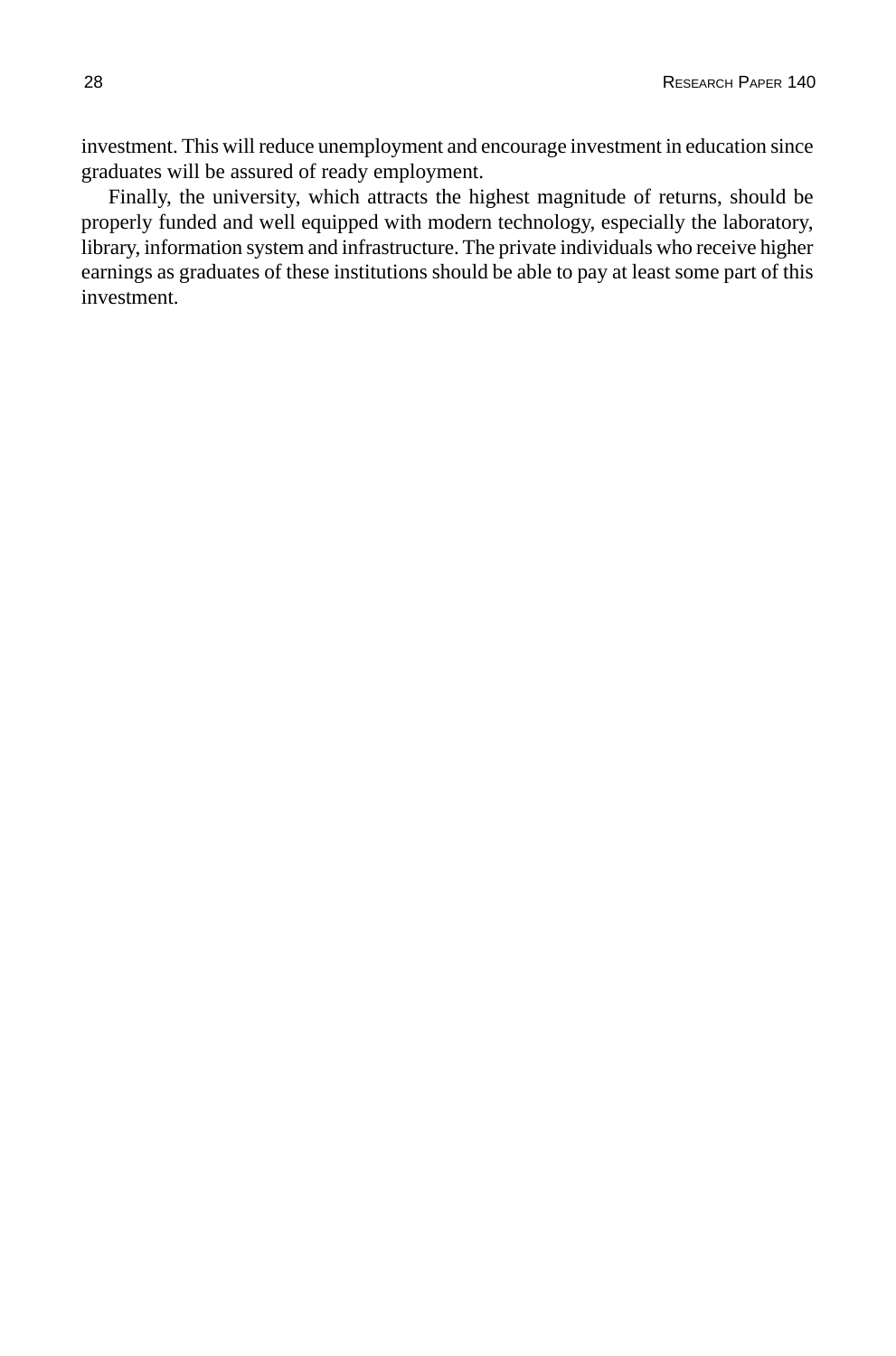## **References**

- *C*ard D. and A.B Krueger.1992a "Does school quality matter? Return to education and characteristics of public schools in the United States" Journal of political economy. 1– 40, February.
- *C*ard D. and A.B Krueger.1992b "School Quality and black-white relative earnings: A direct assessment" The Quarterly Journal of Economics, 107 (1) February.
- *C*hou E.C. and L.J. Lau. 1978*.* "Farmer ability and aarm Productivity: A study of farm households in the Chinagmai Valley, Thailand, 1972–1992". World Bank Discussion Papers, No. 62, Washington, D. C.
- Cohen, B. and W. J. House. 1994. "Education, experience and earnings in the labour market of a developing economy: The case of urban Khartoum". World Development, 22(10): 1549–65.
- Chiswick B. R. 1997. "Interpreting the coefficient of schooling in the human capital earnings function". World Bank Policy Research Working Paper, *No. 179.*
- Federal Government of Nigeria (FGN). Various years. National Development Plans 1, 2, 3 and 4. Federal Ministry of Economic Development, 1970–1990.
- Glewwe, P.1991. "Schooling, skills and the returns to government investment in education". Working Paper No. 76 LSMS, Washington, D.C.
- Grindling, T. H., M. Goldfarb and C. Chang. 1995*.* "Changing returns to education in Taiwan: 1978–91". World Development, 23(2): 343–56.
- Heckman, J.1979. "Sample selection bias as a specification error". Econometrica, 47(1): 153–61.
- Hossain, S.I. 1976. "Making education in China equitable and efficient". World Bank Policy Research Working Paper, No. 1814.
- Jimenez, E. and J.P. Tan. 1991. "Decentralised and private education. The case of Pakistan"*.* Comparative Education*,* 23(2): 173–90.
- Krishnan P. 1994. "Family background education and employment in urban Ethiopia"*.* Centre for the Study of African Economies Working Paper*,* Series WPS1 94.8. Oxford, England.
- Mincer, J. 1974. *Schooling Experience and Earnings.* New York:: Columbia University Press for National Bureau for Economic Research.
- Neuman, S and Ziderman. A. 1991. Vocational schooling, occupational matching and labour market earnings in Isreal. Journal of Human Resources, 25(2).
- Psacharopolous, G. 1985. *"Returns to education : A further International Update and Implications"*. A World Bank Report Series No. 210: 370. IPSA.
- Psacharopolous, G. and E.Velez. 1992. *Family productivity, workers benefits and price change*. A World Bank Publication.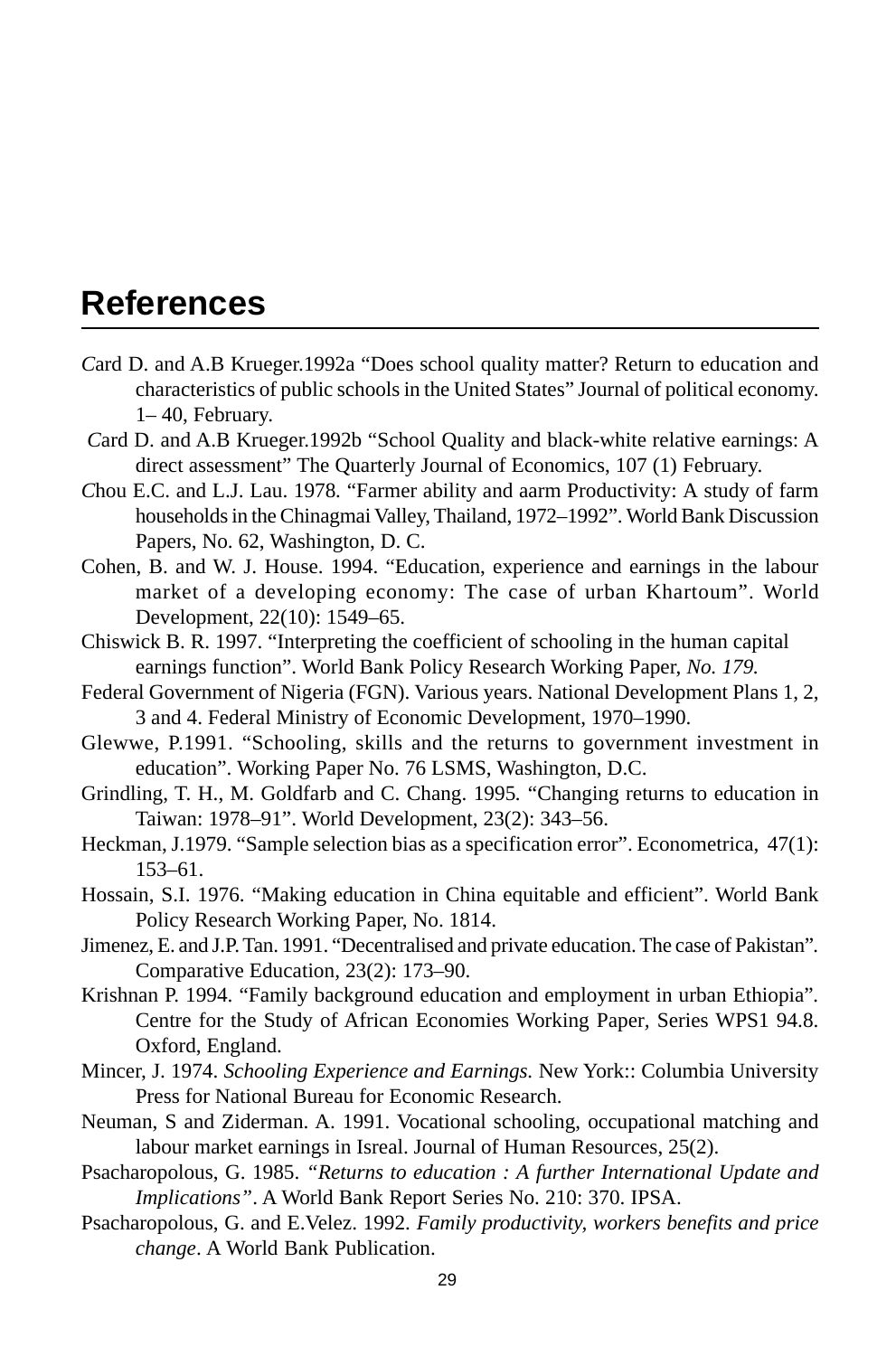- Psacharopolous, G. 1994. "Returns to investment in education: A global update". World Development, 22( 9): 132–44.
- Psacharopolous, G. and Ng Ying Chu. 1994. "Earnings and education in Latin America: Assessing priorities for schooling investment". World Bank Policy Research Paper, December.
- Schultz, T.W. 1963. *The Economic Value of Education*. New York: Columbia University Press.
- Todaro, M.P. 1982*. Economic Development in the Third World.* New York: Longman Publishers.
- Vella, F. 1997.*"*Estimating Models with sample selection bias: A survey*"*. vol.33(1).
- World Bank. 1995. *Vietnam Education Financing.* World Bank Country Study. Washington, D.C.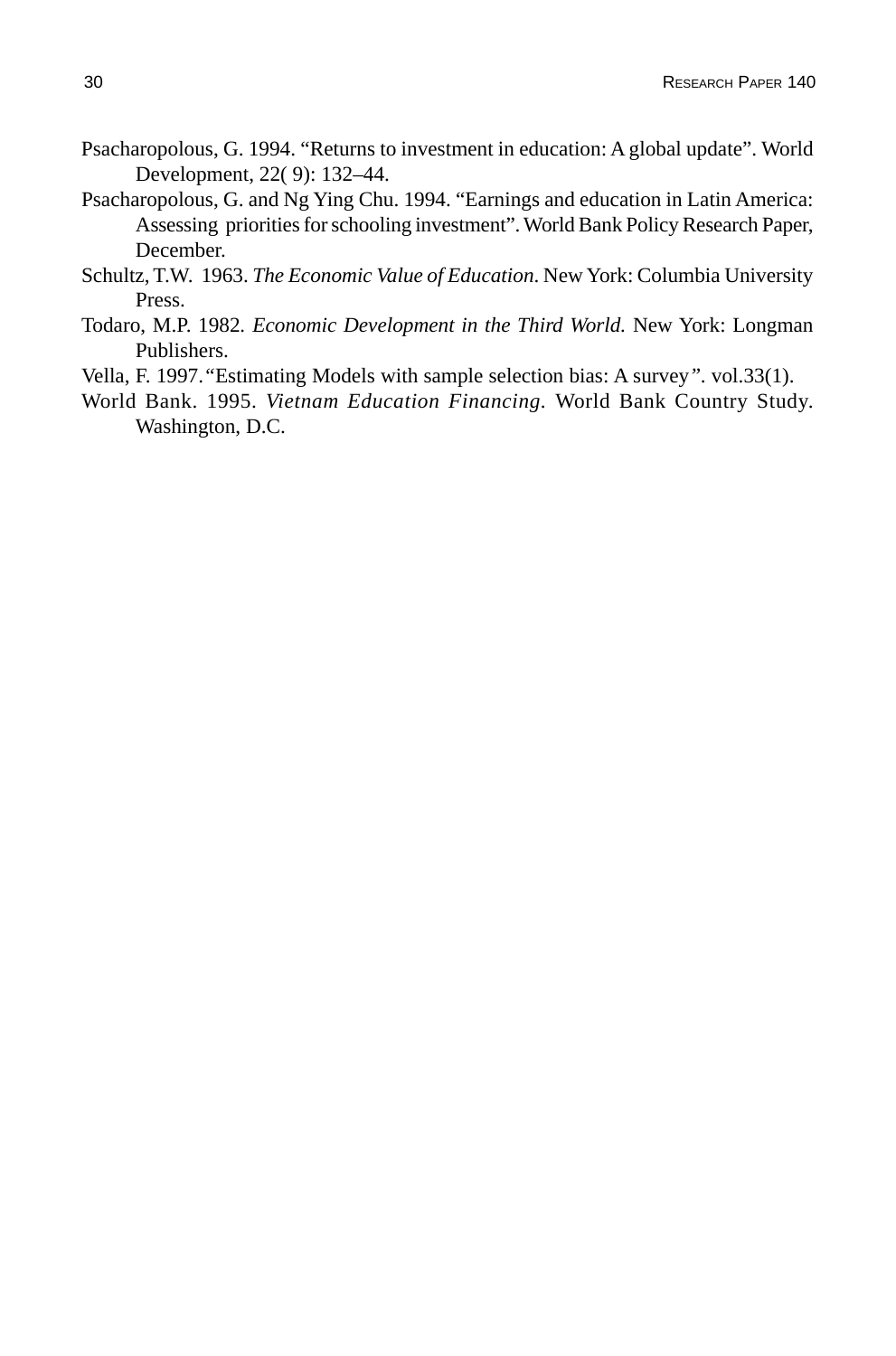#### **Other recent publications in the AERC Research Papers Series:**

- *The Behaviour of Income Velocity in Tanzania 1967-1994,* by Michael O.A. Ndanshau, Research Paper 50.
- *Consequences and Limitations of Recent Fiscal Policy in Côte d'Ivoire*, by Kouassy Oussou and Bohoun Bouabre, Research Paper 51.
- *Effects of Inflation on Ivorian Fiscal Variables: An Econometric Investigation*, by Eugene Kouassi, Research Paper 52.
- *European Economic Integration and the Franc Zone: The Future of the CFA Franc after 1999, Part II*, by Allechi M'Bet and Niamkey A. Madeleine, Research Paper 53.
- *Exchange Rate Policy and Economic Reform in Ethiopia*, by Asmerom Kidane, Research Paper 54.
- *The Nigerian Foreign Exchange Market: Possibilities For Convergence in Exchange Rates*, by P. Kassey Garba, Research Paper 55.
- *Mobilizing Domestic Resources for Economic Development in Nigeria: The Role of the Capital Market*, by Fidelis O. Ogwumike and Davidson A. Omole, Research Paper 56.
- *Policy Modelling in Agriculture: Testing the Response of Agriculture to Adjustment Policies in Nigeria*, by Mike Kwanashie, Abdul-Ganiyu Garba and Isaac Ajilima, Research Paper 57.
- *Price and Exchange Rate Dynamics in Kenya: An Empirical Investigation (1970–1993)*, by Njuguna S. Ndung'u, Research Paper 58.
- *Exchange Rate Policy and Inflation: The Case of Uganda,* by Barbara Mbire, Research Paper 59.
- *Institutional, Traditional and Asset Pricing Characteristics of African Emerging Capital Markets*, by Ino L. Inanga and Chidozie Emenuga, Research Paper 60.
- *Foreign Aid and Economic Performance in Tanzania*, by Timothy S. Nyoni, Research Paper 61.
- *Public Spending, Taxation and Deficits: What is the Tanzanian Evidence?* by Nehemiah Osoro, Research Paper 62.
- *Adjustment Programmes and Agricultural Incentives in Sudan: A Comparative Study*, by Nasredin A. Hag Elamin and Elsheikh M. El Mak, Research Paper 63.
- *Intra-industry Trade between Members of the PTA/COMESA Regional Trading Arrangement*, by Flora Mndeme Musonda, Research Paper 64.
- *Fiscal Operations, Money Supply and Inflation in Tanzania*, by A.A.L. Kilindo, Research Paper 65.
- *Growth and Foreign Debt: The Ugandan Experience*, by Barbara Mbire, Research Paper 66.
- *Productivity of the Nigerian Tax System: 1970–1990*, by Ademola Ariyo, Research Paper 67.
- *Potentials for Diversifying Nigeria*'*s Non-oil Exports to Non-Traditional Markets*, by A. Osuntogun, C.C. Edordu and B.O. Oramah, Research Paper 68.
- *Empirical Studies of Nigeria*'*s Foreign Exchange Parallel Market II: Speculative Efficiency and Noisy Trading*, by Melvin Ayogu, Research Paper 69.
- *Effects of Budget Deficits on the Current Account Balance in Nigeria: A Simulation Exercise*, by Festus O. Egwaikhide, Research Paper 70.
- *Bank Performance and Supervision in Nigeria: Analysing the Transition to a Deregulated Economy*, by O.O. Sobodu and P.O. Akiode, Research Paper 71.
- *Financial Sector Reforms and Interest Rate Liberalization: The Kenya Experience* by R.W. Ngugi and J.W. Kabubo, Research Paper 72.
- *Local Government Fiscal Operations in Nigeria*, by Akpan H. Ekpo and John E.U. Ndebbio, Research Paper 73.
- *Tax Reform and Revenue Productivity in Ghana*, by Newman Kwadwo Kusi, Research Paper 74.
- *Fiscal and Monetary Burden of Tanzania's Corporate Bodies: The Case of Public Enterprises*, by H.P.B. Moshi, Research Paper 75.
- *Analysis of Factors Affecting the Development of an Emerging Capital Market: The Case of the Ghana Stock Market*, by Kofi A. Osei, Research Paper 76.
- *Ghana: Monetary Targeting and Economic Development*, by Cletus K. Dordunoo and Alex Donkor, Research Paper 77.
- *The Nigerian Economy: Response of Agriculture to Adjustment Policies*, by Mike Kwanashie, Isaac Ajilima and Abdul-Ganiyu Garba, Research Paper 78.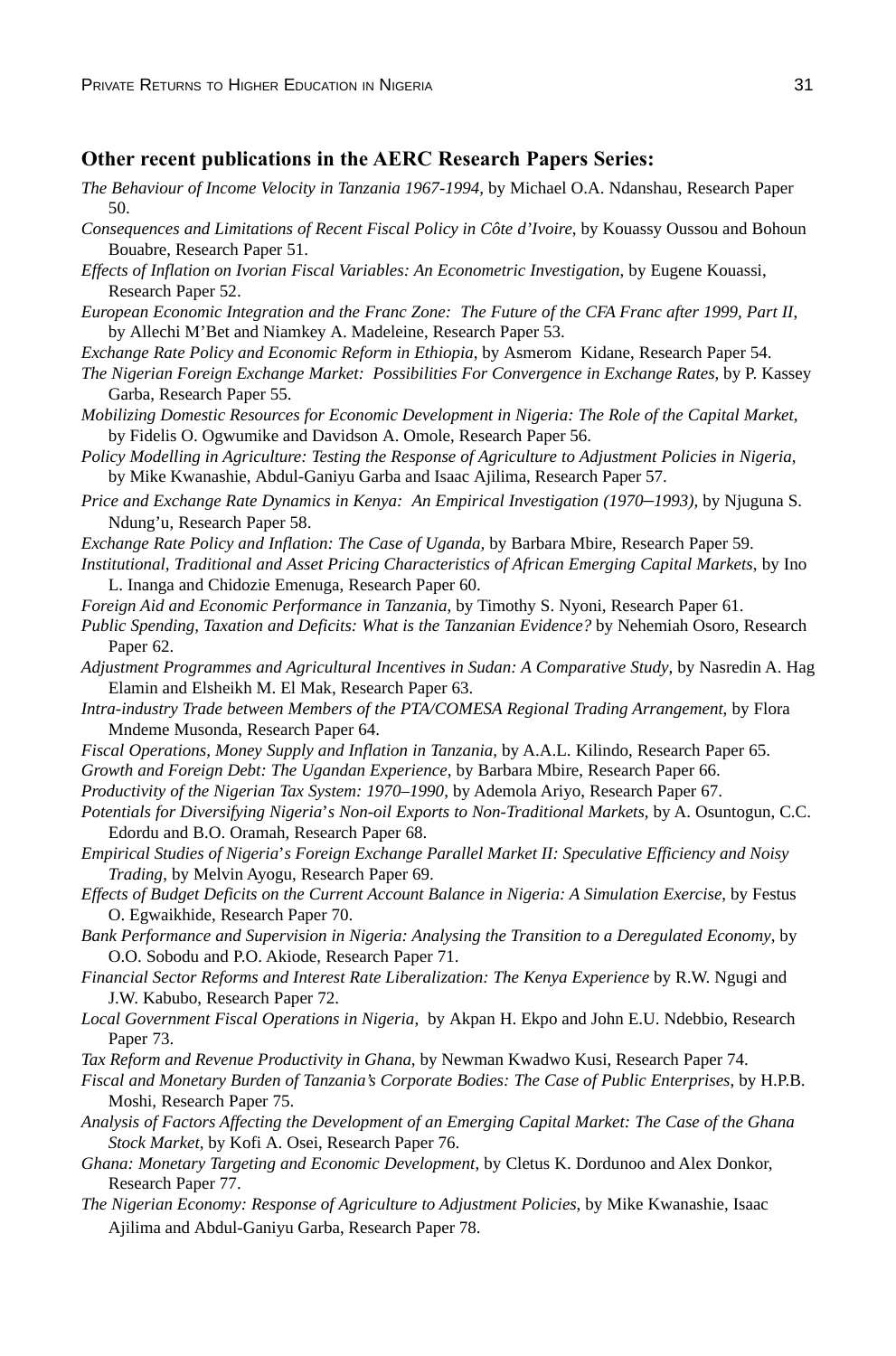- *Agricultural Credit Under Economic Liberalization and Islamization in Sudan*, by Adam B. Elhiraika and Sayed A. Ahmed, Research Paper 79.
- *Study of Data Collection Procedures*, by Ademola Ariyo and Adebisi Adeniran, Research Paper 80. *Tax Reform and Tax Yield in Malawi*, by C. Chipeta, Research Paper 81.
- *Real Exchange Rate Movements and Export Growth: Nigeria, 1960*–*1990*, by Oluremi Ogun, Research Paper 82.
- *Macroeconomic Implications of Demographic Changes in Kenya*, by Gabriel N. Kirori and Jamshed Ali, Research Paper 83.
- *An Empirical Evaluation of Trade Potential in the Economic Community of West African States*, by E. Olawale Ogunkola, Research Paper 84.
- *Cameroon*'*s Fiscal Policy and Economic Growth,* by Aloysius Ajab Amin, Research Paper 85.
- *Economic Liberalization and Privatization of Agricultural Marketing and Input Supply in Tanzania: A Case Study of Cashewnuts*, by Ngila Mwase, Research Paper 86.
- *Price, Exchange Rate Volatility and Nigeria*'*s Agricultural Trade Flows: A Dynamic Analysis*, by A.A. Adubi and F. Okunmadewa, Research Paper 87.
- *The Impact of Interest Rate Liberalization on the Corporate Financing Strategies of Quoted Companies in Nigeria*, by Davidson A. Omole and Gabriel O. Falokun, Research Paper 88.
- *The Impact of Government Policy on Macroeconomic Variables*, by H.P.B. Moshi and A.A.L. Kilindo, Research Paper 89.
- *External Debt and Economic Growth in Sub-Saharan African Countries: An Econometric Study,* by Milton A. Iyoha, Research Paper 90.
- *Determinants of Imports in Nigeria: A Dynamic Specification,* by Festus O. Egwaikhide, Research Paper 91.
- *Macroeconomic Effects of VAT in Nigeria: A Computable General Equilibrium Analysis*, by Prof. D. Olu Ajakaiye, Research Paper 92.
- *Exchange Rate Policy and Price Determination in Botswana*, by Jacob K. Atta, Keith R. Jefferis, Ita Mannathoko and Pelani Siwawa-Ndai, Research Paper 93.
- *Monetary and Exchange Rate Policy in Kenya,* by Njuguna S. Ndung'u, Research Paper 94.
- *Health Seeking Behaviour in the Reform Process for Rural Households: The Case of Mwea Division, Kirinyaga District, Kenya,* by Rose Ngugi, Research Paper 95.
- *Trade Liberalization and Economic Performance of Cameroon and Gabon*, by Ernest Bamou, Research Paper 97.
- *Quality Jobs or Mass Employment,* by Kwabia Boateng, Research Paper 98.
- *Real Exchange Rate Price and Agricultural Supply Response in Ethiopia: The Case of Perennial Crops*, by Asmerom Kidane, Research Paper 99.
- *Determinants of Private Investment Behaviour in Ghana*, by Yaw Asante, Research Paper 100.
- *An Analysis of the Implementation and Stability of Nigerian Agricultural Policies, 1970–1993*, by P. Kassey Garba, Research Paper 101.
- *Poverty, Growth and Inequality in Nigeria: A Case Study*, by Ben E. Aigbokhan, Research Paper 102.
- *Effect of Export Earnings Fluctuations on Capital Formation*, by Godwin Akpokodje, Research Paper 103.
- *Nigeria: Towards an Optimal Macroeconomic Management of Public Capital*, by Melvin D. Ayogu, Research Paper 104.
- *International Stock Market Linkages in South Africa*, by K.R. Jefferis, C.C. Okeahalam and T.T. Matome, Research Paper 105.
- *An Empirical Analysis of Interest Rate Spread in Kenya*, by Rose W. Ngugi, Research Paper 106.
- *The Parallel Foreign Exchange Market and Macroeconomic Perfromance in Ethiopia*, by Derrese Degefa, Reseach Paper 107.
- *Market Structure, Liberalization and Performance in the Malawi Banking Industry*, by Ephraim W. Chirwa, Research Paper 108.
- *Liberalization of the Foreign Exchange Market in Kenya and the Short-term Capital Flows Problem*, by Njuguna S. Ndung'u, Research Paper 109.
- *External Aid Inflows and the Real Exchange Rate in Ghana*, by Harry A. Sackey, Research Paper 110.